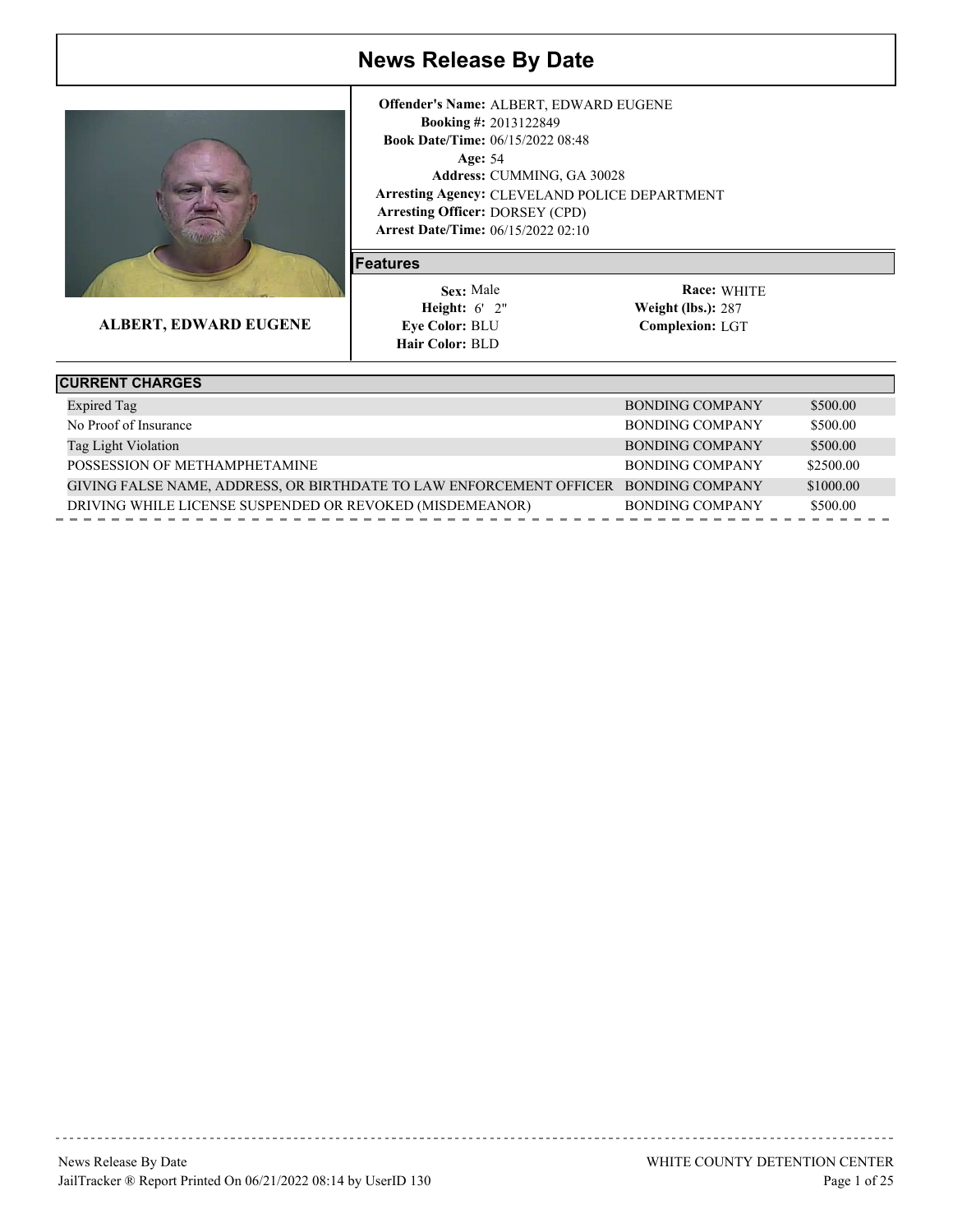

**BOYT III, GEORGE RUSSELL**

#### **CURRENT CHARGES**

HOLD FOR CLEVELAND \$0.00 \$0.00 \$0.00 \$0.00 \$0.00 \$0.00 \$0.00 \$0.00 \$0.00 \$0.00 \$0.00 \$0.00 \$0.00 \$0.00 \$0.00 \$

**Arrest Date/Time:** 06/20/2022 12:37 Age: 35 **Arresting Agency:** CLEVELAND POLICE DEPARTMENT Arresting Officer: HYDE, EDWARD 2013122868 **Booking #:** Book Date/Time: 06/20/2022 20:42 BARNESVILLE, GA 30204 **Address: Offender's Name:** BOYT III, GEORGE RUSSELL

#### **Features**

 6' 0" **Height: Weight (lbs.):** Sex: Male **Eye Color: BRO Hair Color: BR0**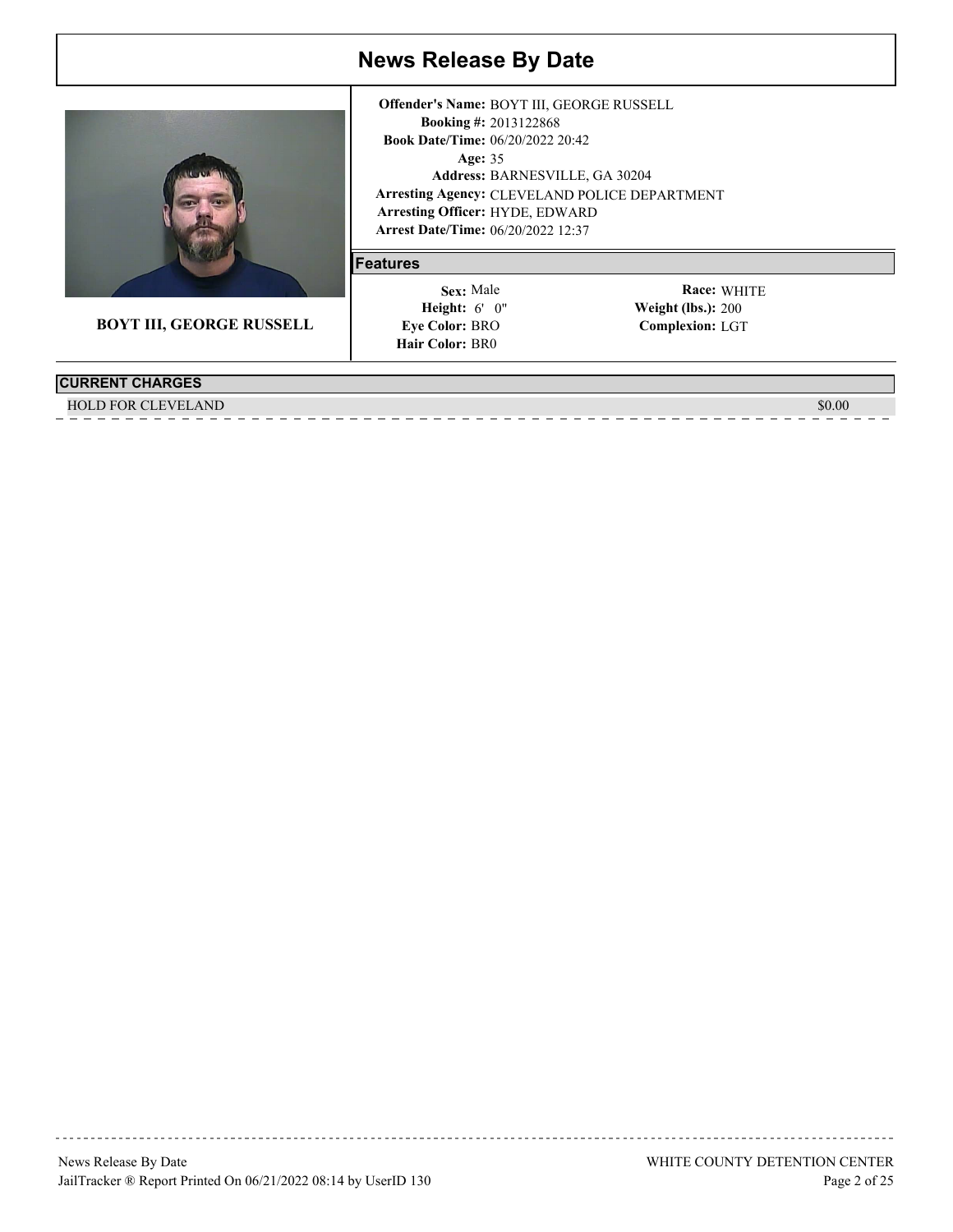

**CAIN, MELISSA KAY**

**Arrest Date/Time:** 06/17/2022 21:45 Age: 52 **Arresting Agency:** HELEN POLICE Arresting Officer: BRYSON 2013122858 **Booking #:** Book Date/Time: 06/18/2022 00:49 GAINESVILLE , GA 30504 **Address: Offender's Name:** CAIN, MELISSA KAY

#### **Features**

 5' 3" **Height: Weight (lbs.):** Sex: Female **Eye Color:** GRN **Hair Color: AUB** 

| <b>CURRENT CHARGES</b>                                  |             |        |
|---------------------------------------------------------|-------------|--------|
| Failure to Wear Seat Safety Belt                        | NO BOND SET | \$0.00 |
| POSSESSION OF A SCHEDULE II CONTROLLED SUBSTANCE        | NO BOND SET | \$0.00 |
| POSSESSION OF A SCHEDULE II CONTROLLED SUBSTANCE        | NO BOND SET | \$0.00 |
| POSSESSION OF A SCHEDULE IV CONTROLLED SUBSTANCE        | NO BOND SET | \$0.00 |
| POSSESSION OF METHAMPHETAMINE WITH INTENT TO DISTRIBUTE | NO BOND SET | \$0.00 |
|                                                         |             |        |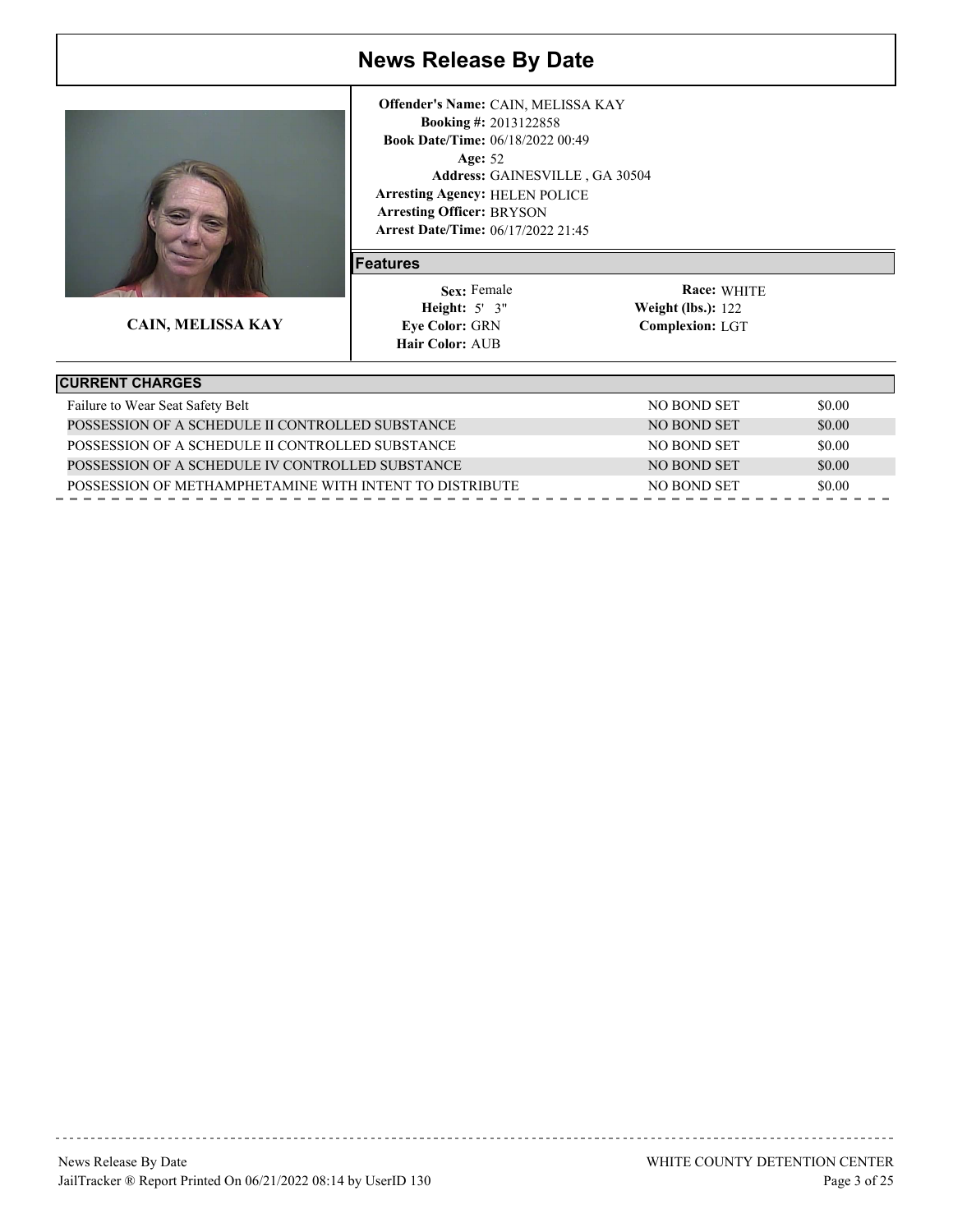

**COCHRAN, SHERRY LYNN**

**Arrest Date/Time:** 06/20/2022 23:05 Age: 44 **Arresting Agency:** WHITE COUNTY SHERIFF'S OFFICE Arresting Officer: WILLIAMSON, CHRISTOPHER THOMAS-CLARK 2013122869 **Booking #:** 06/21/2022 01:04 **Book Date/Time:** CLEVELAND, GA 30528 **Address: Offender's Name:** COCHRAN, SHERRY LYNN

#### **Features**

 5' 6" **Height: Weight (lbs.):** Sex: Female **Eye Color: BLU Hair Color: BLN** 

| <b>CURRENT CHARGES</b> |                 |        |
|------------------------|-----------------|--------|
| HALL CO.<br>.D FOR     | <b>BOND SET</b> | \$0.00 |
|                        |                 |        |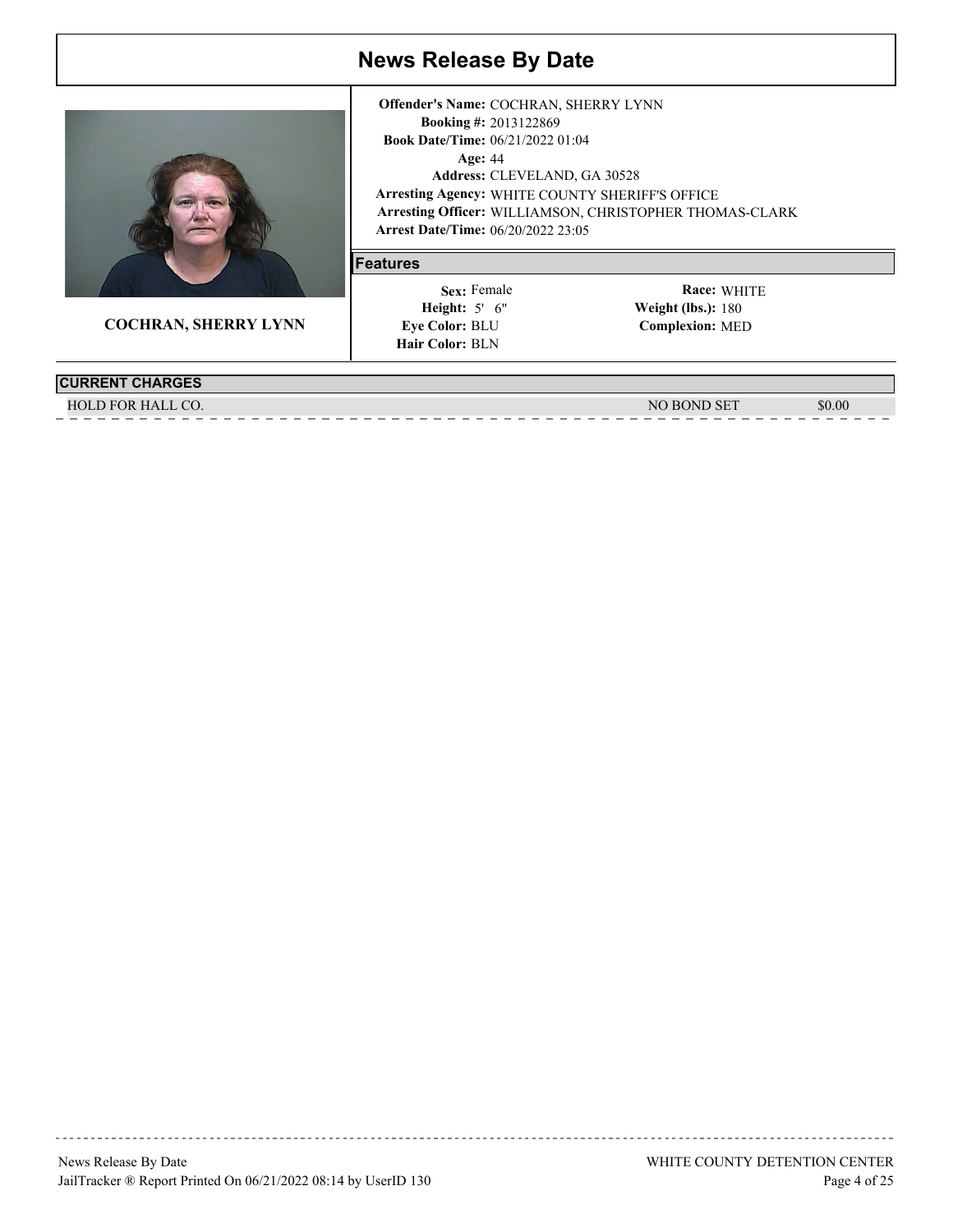

**COOPER, JULIOUS CARL**

**Arrest Date/Time:** 06/17/2022 00:00 Age: 40 **Arresting Agency:** WHITE COUNTY SHERIFF'S OFFICE Arresting Officer: LONG, MICHAEL BRUCE 2013122855 **Booking #:** 06/17/2022 14:43 **Book Date/Time:** CLEVELAND, GA 30528 **Address: Offender's Name:** COOPER, JULIOUS CARL

#### **Features**

 6' 1" **Height: Weight (lbs.):** Sex: Male **Eye Color: BLU Hair Color: BR0** 

WHITE **Race: Complexion:** LGT Weight (lbs.):  $180$ 

### **CURRENT CHARGES**

| PROBATION VIOLATION (WHEN PROBATION TERMS ARE ALTERED) FOR | NO BOND SET | \$0.00 |
|------------------------------------------------------------|-------------|--------|
| FINGERPRINTABLE CHARGE-FELONY                              |             |        |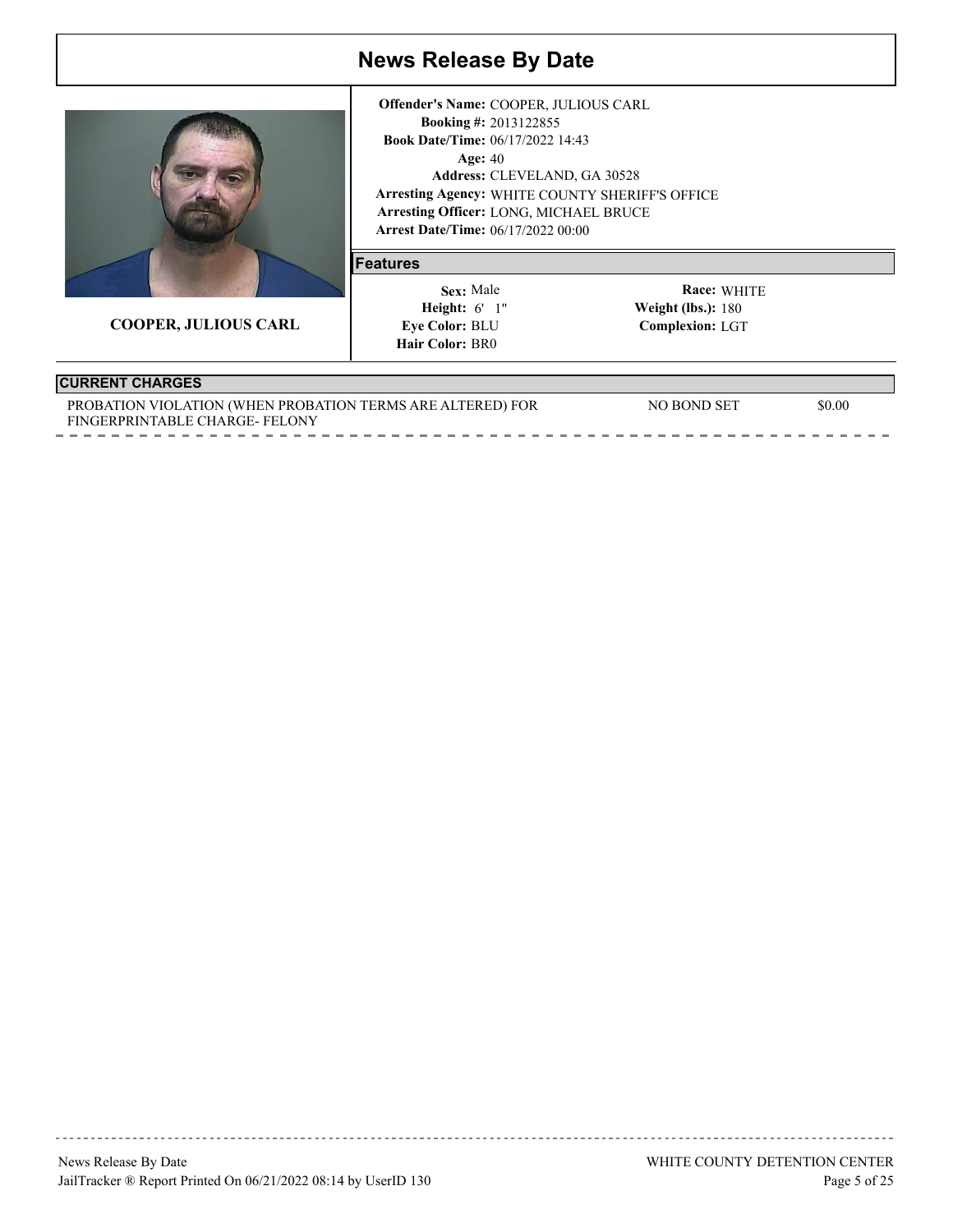

#### **CUCUL-BEB, RODOLFO ALEXANDER**

**Arrest Date/Time:** 06/14/2022 23:32 Age: 23 **Arresting Agency:** WHITE COUNTY SHERIFF'S OFFICE Arresting Officer: LECOMPTE, DOUGLAS 2013122848 **Booking #:** 06/15/2022 01:05 **Book Date/Time:** GAINESVILLES , GA 30504 **Address: Offender's Name:** CUCUL-BEB, RODOLFO ALEXANDER

#### **Features**

 5' 3" **Height: Weight (lbs.):** Sex: Male **Eye Color: BRO Hair Color: BLK** 

Race: **HISPANIC Complexion:** DRB **Weight (lbs.): 130** 

| <b>CURRENT CHARGES</b>                          |                  |          |
|-------------------------------------------------|------------------|----------|
| No Proof of Insurance                           | CASH BOND        | \$348.00 |
| Operation of Unregistered Vehicle               | <b>CASH BOND</b> | \$152.00 |
| Operation of Vehicle Without Revalidation Decal | <b>CASH BOND</b> | \$152.00 |
| <b>Speeding</b>                                 | <b>CASH BOND</b> | \$152.00 |
| DRIVING WITHOUT A VALID LICENSE (MISDEMEANOR)   | <b>CASH BOND</b> | \$488.00 |
|                                                 |                  |          |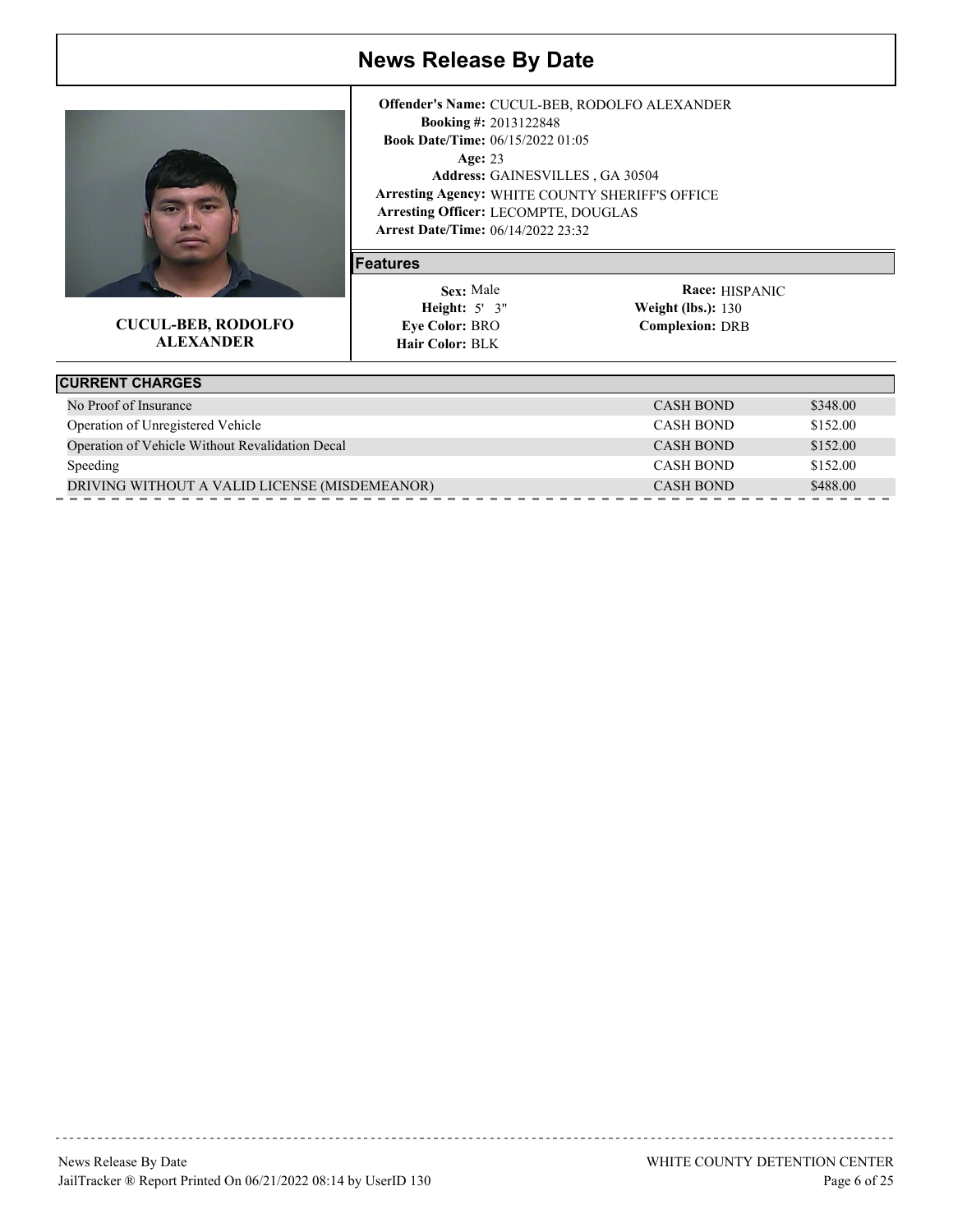

**DEL-ANGEL, KARINA**

**Arrest Date/Time:** 06/19/2022 00:00 Age: 22 **Features Arresting Agency:** HELEN POLICE **Arresting Officer: THIEL** MABLETON , GA 30168 **Address:**

2013122862 **Booking #:**

**Offender's Name:** DEL-ANGEL, KARINA

06/19/2022 05:38 **Book Date/Time:**

# Sex: Female

 4' 11" **Height: Weight (lbs.): Eye Color: BRO Hair Color: BLK** 

Race: **HISPANIC Complexion:** LBR Weight (lbs.): 98

**CURRENT CHARGES**

HOLD FOR HELEN \$0.00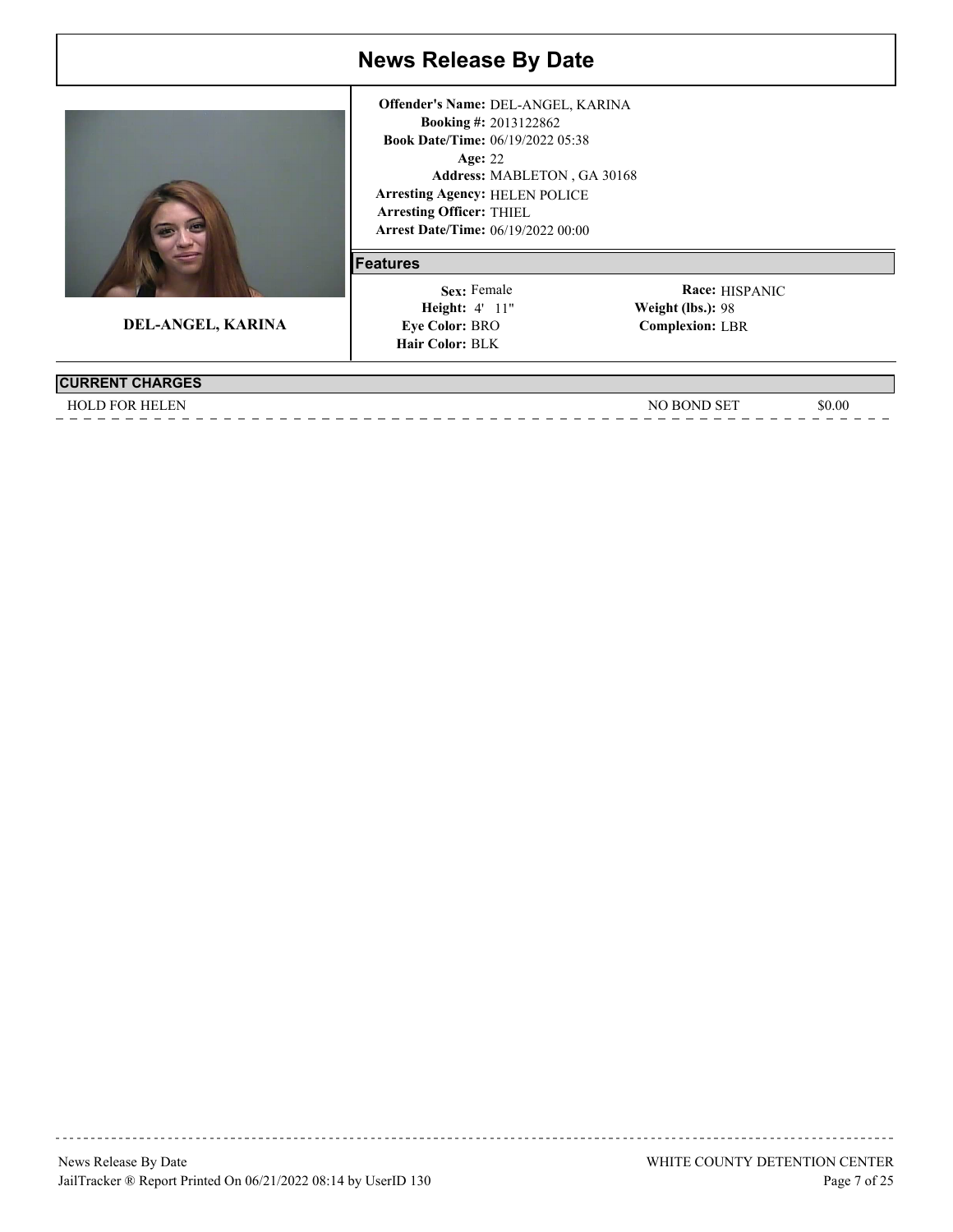

**DORSEY, JULIUS SCOTT**

**Arrest Date/Time:** 06/17/2022 00:00 Age: 51 **Arresting Agency:** WHITE COUNTY SHERIFF'S OFFICE Arresting Officer: CARTER, JOHN 2013122854 **Booking #:** 06/17/2022 10:56 **Book Date/Time:** Address: TOCCOA, GA 35077 **Offender's Name:** DORSEY, JULIUS SCOTT

#### **Features**

 6' 0" **Height: Weight (lbs.):** Sex: Male **Eye Color: BRO Hair Color: BLK** 

Race: BLACK **Complexion:** DRB **Weight (lbs.): 205** 

| <b>CURRENT CHARGES</b>                                                                      |             |        |
|---------------------------------------------------------------------------------------------|-------------|--------|
| PROBATION VIOLATION (WHEN PROBATION TERMS ARE ALTERED) FOR<br>FINGERPRINTABLE CHARGE-FELONY | NO BOND SET | \$0.00 |
| PROBATION VIOLATION (WHEN PROBATION TERMS ARE ALTERED) FOR<br>FINGERPRINTABLE CHARGE-FELONY | NO BOND SET | \$0.00 |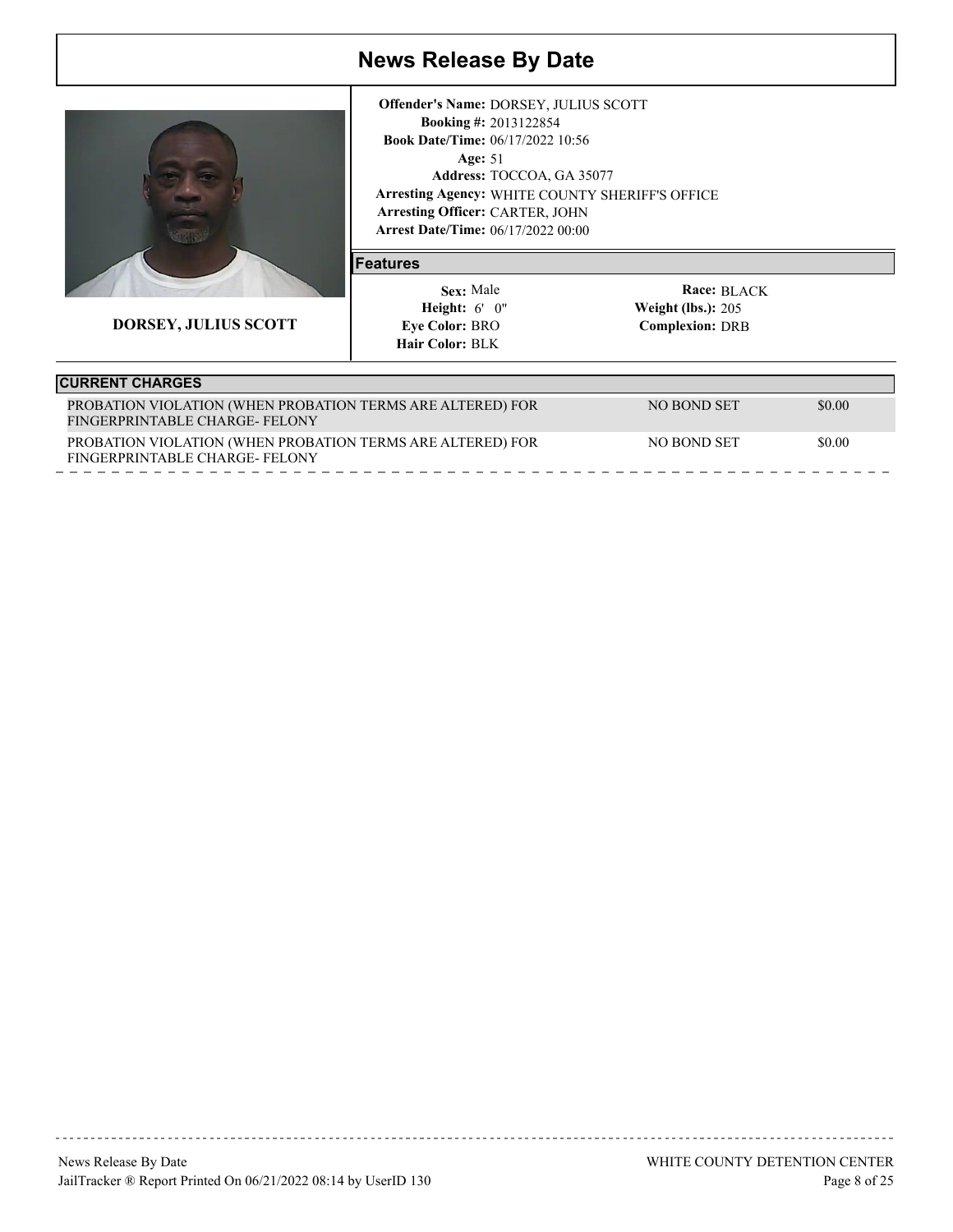

**FRANKUM, JOHN ADAM**

**Arrest Date/Time:** 06/14/2022 14:00 Age: 29 **Arresting Agency:** WHITE COUNTY SHERIFF'S OFFICE Arresting Officer: BRADY, DILLON EDWARD 2013122845 **Booking #:** 06/14/2022 18:10 **Book Date/Time:** CLEVELAND, GA 30528 **Address: Offender's Name:** FRANKUM, JOHN ADAM

#### **Features**

 6' 2" **Height: Weight (lbs.):** Sex: Male **Eye Color: BLU Hair Color: BR0** 

| <b>CURRENT CHARGES</b>                                                                      |                 |           |
|---------------------------------------------------------------------------------------------|-----------------|-----------|
| FORGERY - 4TH DEGREE (MISDEMEANOR)                                                          | BONDING COMPANY | \$1000.00 |
| WILLFUL OBSTRUCTION OF LAW ENFORCEMENT OFFICERS - MISDEMEANOR                               | BONDING COMPANY | \$1000.00 |
| PROBATION VIOLATION (WHEN PROBATION TERMS ARE ALTERED) FOR<br>FINGERPRINTABLE CHARGE-FELONY | NO BOND SET     | \$0.00    |
| PROBATION VIOLATION (WHEN PROBATION TERMS ARE ALTERED) FOR<br>FINGERPRINTABLE CHARGE-FELONY | NO BOND SET     | \$0.00    |
|                                                                                             |                 |           |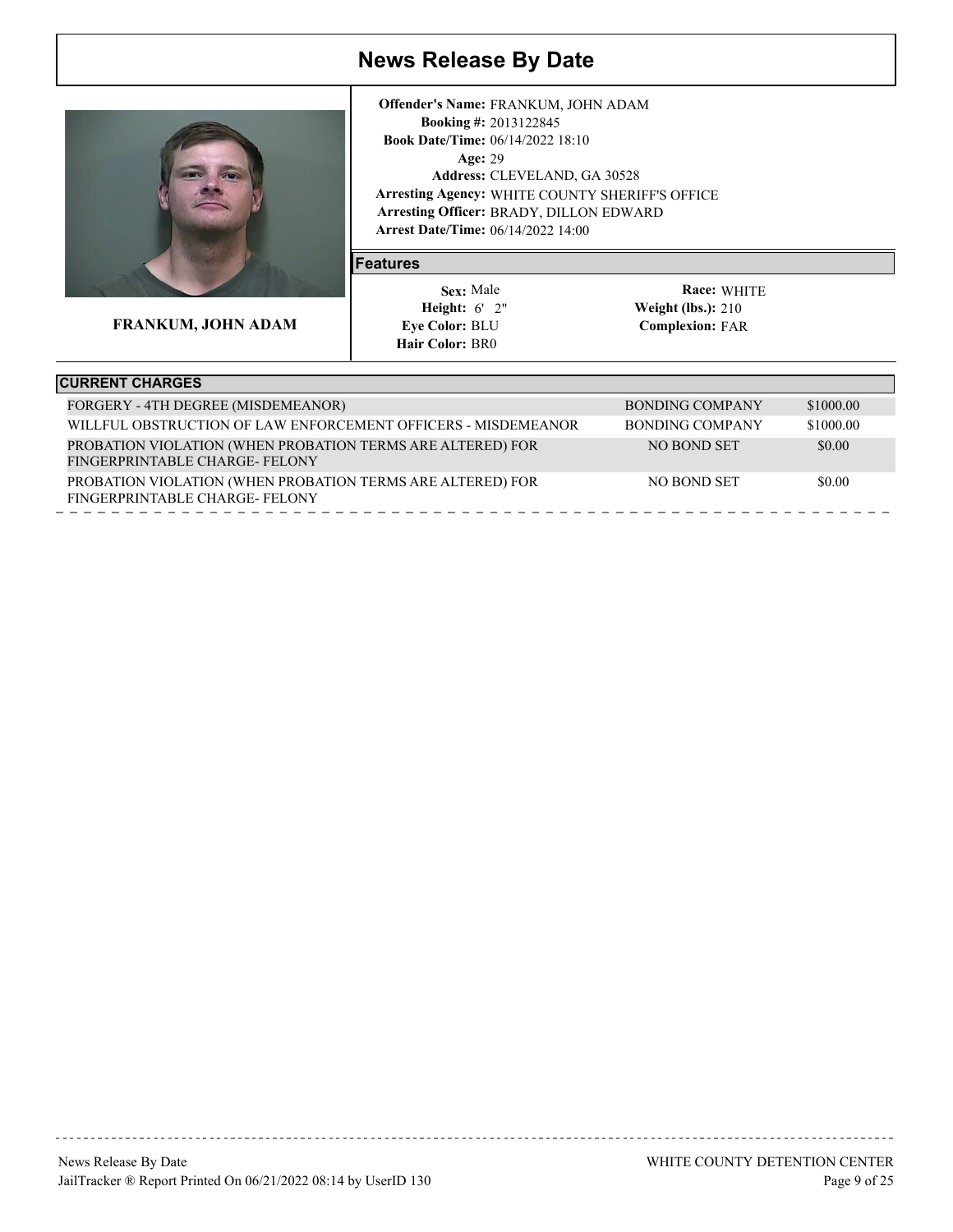

**GOOCH, JACKIE DUSTIN**

**Arrest Date/Time:** 06/17/2022 21:45 Age: 51 **Arresting Agency:** HELEN POLICE Arresting Officer: 708 / BRYSON 2013122857 **Booking #: Book Date/Time: 06/18/2022 00:12** GAINESVILLE, GA 30504 **Address: Offender's Name:** GOOCH, JACKIE DUSTIN

#### **Features**

 6' 0" **Height: Weight (lbs.):** Sex: Male **Eye Color: BRO Hair Color: BR0** 

| <b>CURRENT CHARGES</b>                                  |             |        |
|---------------------------------------------------------|-------------|--------|
| Failure to Maintain Lane                                | NO BOND SET | \$0.00 |
| POSSESSION OF A SCHEDULE II CONTROLLED SUBSTANCE        | NO BOND SET | \$0.00 |
| POSSESSION OF A SCHEDULE II CONTROLLED SUBSTANCE        | NO BOND SET | \$0.00 |
| POSSESSION OF A SCHEDULE IV CONTROLLED SUBSTANCE        | NO BOND SET | \$0.00 |
| POSSESSION OF METHAMPHETAMINE WITH INTENT TO DISTRIBUTE | NO BOND SET | \$0.00 |
| HABITUAL VIOLATOR                                       | NO BOND SET | \$0.00 |
|                                                         |             |        |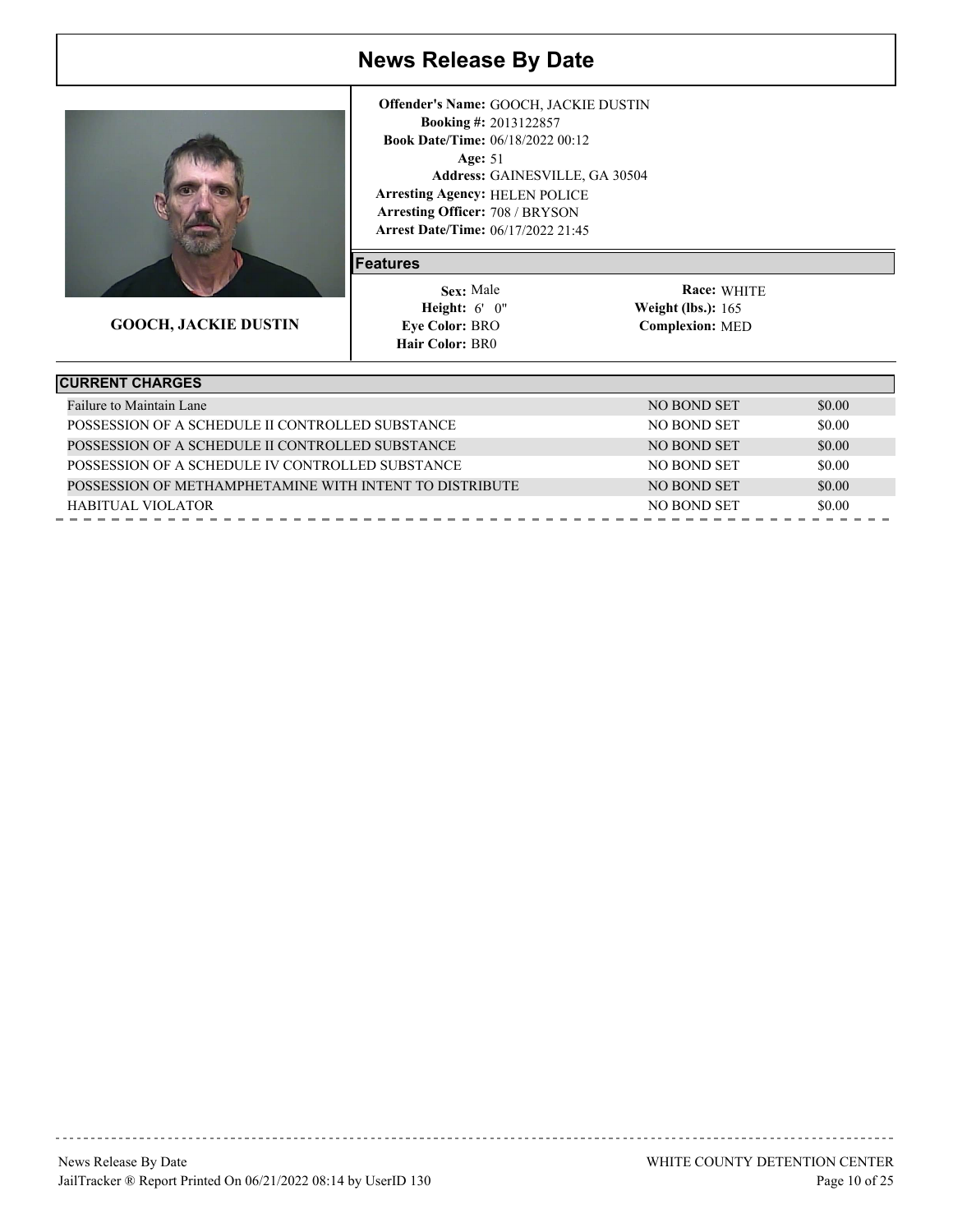

**GRAY, STEPHANIE NICOLE**

#### **Arrest Date/Time:** 06/14/2022 00:00 Age: 37 **Arresting Agency:** HELEN POLICE Arresting Officer: RUTLEDGE 2013122847 **Booking #:** 06/14/2022 22:36 **Book Date/Time:** MURRAYVILLE, GA 30564 **Address: Offender's Name:** GRAY, STEPHANIE NICOLE

#### **Features**

 5' 8" **Height: Weight (lbs.):** Sex: Female **Eye Color: BRO Hair Color: BLK** 

WHITE **Race: Complexion:** FAR **Weight (lbs.): 215** 

**CURRENT CHARGES**

HOLD FOR HALL COUNTY SUBSET AND SOLUTE AND THE SET ASSAULT OF THE SET AND SOLUTE ASSAULT OF THE SOLUTE AND SOLUTE ASSAULT OF THE SOLUTE ASSAULT OF THE SOLUTE ASSAULT OF THE SOLUTE ASSAULT OF THE SOLUTE ASSAULT OF THE SOLUT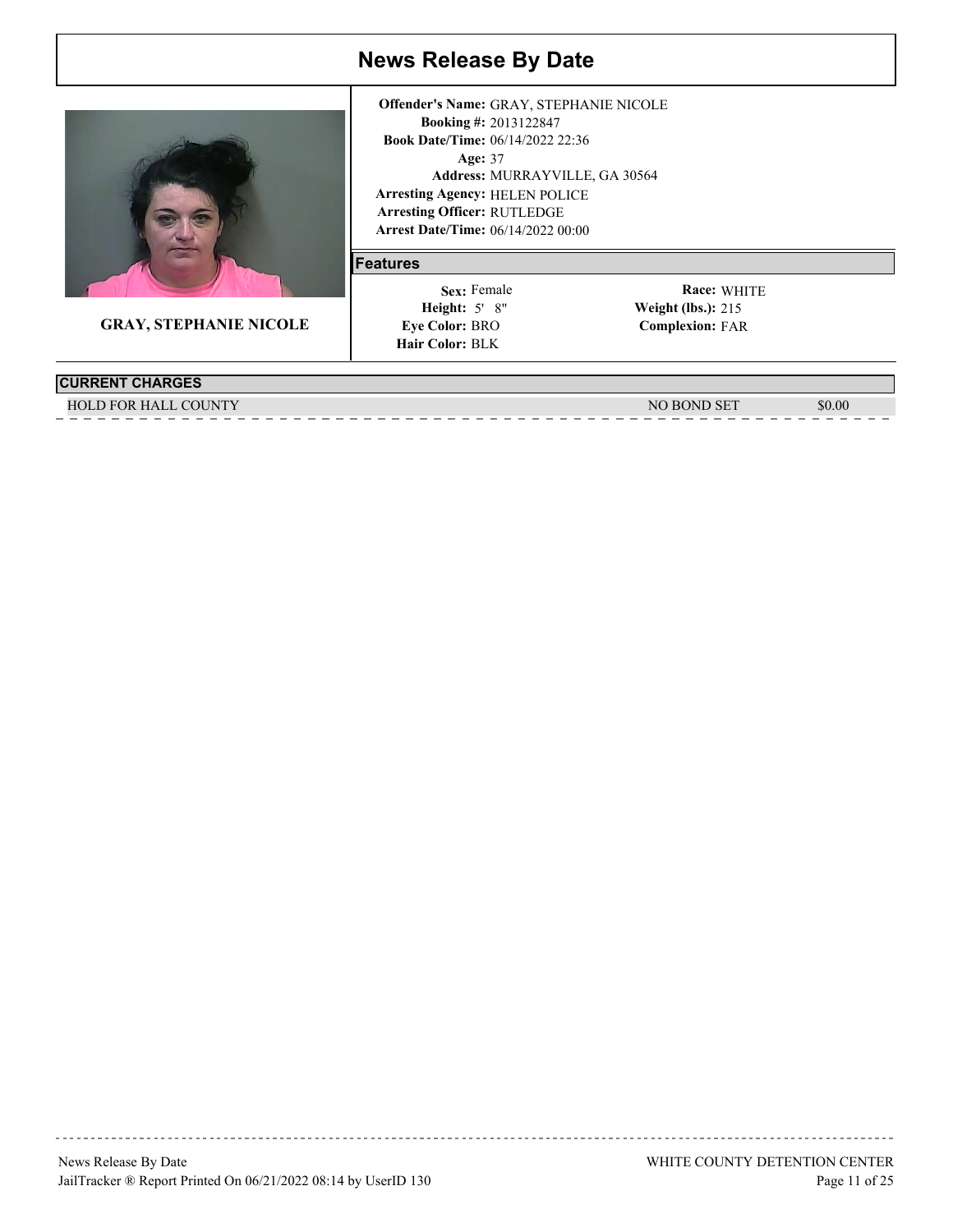

**HOOD, ROBIN LEE**

**Arrest Date/Time:** 06/19/2022 00:00 Age: 51 **Arresting Agency:** HELEN POLICE Arresting Officer: BRYSON 2013122864 **Booking #:** 06/19/2022 21:58 **Book Date/Time:** CLEVELAND, GA 30528 **Address: Offender's Name:** HOOD, ROBIN LEE

#### **Features**

 5' 8" **Height: Weight (lbs.):** Sex: Female **Eye Color: BRO Hair Color: BRN** 

| <b>CURRENT CHARGES</b>                   |                 |          |
|------------------------------------------|-----------------|----------|
| Permitting Unlawful Operation of Vehicle | BONDING COMPANY | \$500.00 |
| Permitting Unlicensed Person to Drive    | BONDING COMPANY | \$500.00 |
|                                          |                 |          |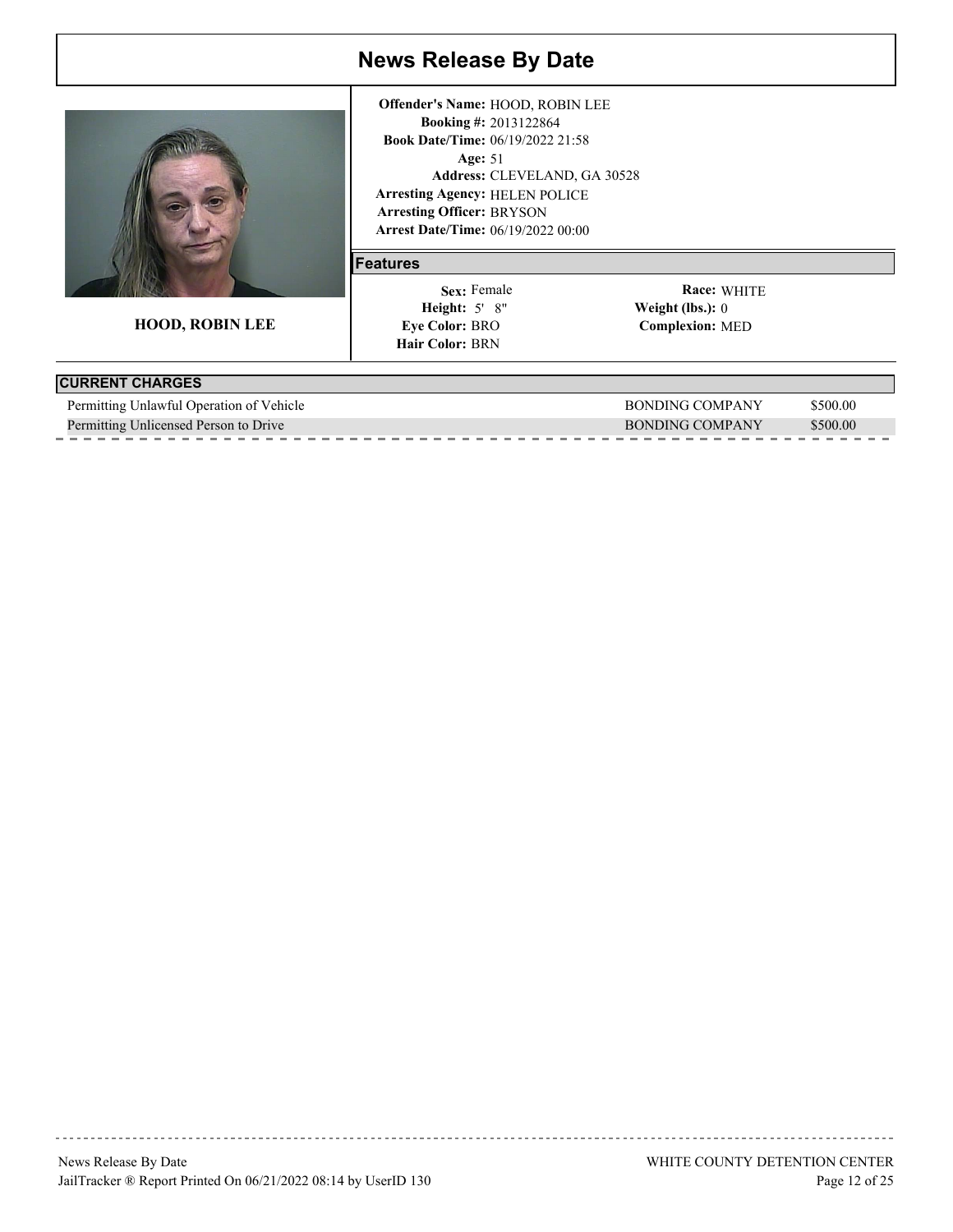

**HOOD, WILLIAM CHRISTOPHER**

**Arrest Date/Time:** 06/17/2022 22:22 Age: 35 **Arresting Agency:** WHITE COUNTY SHERIFF'S OFFICE Arresting Officer: FERGUSON, ANDREW JED 2013122856 **Booking #:** 06/17/2022 23:30 **Book Date/Time:** CLEVELAND, GA 30528 **Address: Offender's Name:** HOOD, WILLIAM CHRISTOPHER

#### **Features**

 6' 2" **Height: Weight (lbs.):** Sex: Male **Eye Color: BRO Hair Color: BR0** 

| <b>CURRENT CHARGES</b>                                                                  |               |           |
|-----------------------------------------------------------------------------------------|---------------|-----------|
| CRUELTY TO CHILDREN-ALLOW CHILD TO WITNESS FELONY/BATTERY/FAMILY<br>VIOLENCE-3RD DEGREE | PROPERTY BOND | \$1000.00 |
| CRUELTY TO CHILDREN-ALLOW CHILD TO WITNESS FELONY/BATTERY/FAMILY<br>VIOLENCE-3RD DEGREE | PROPERTY BOND | \$1000.00 |
| <b>BATTERY</b>                                                                          | PROPERTY BOND | \$1000.00 |
| CRUELTY TO CHILDREN-ALLOW CHILD TO WITNESS FELONY/BATTERY/FAMILY<br>VIOLENCE-3RD DEGREE | PROPERTY BOND | \$1000.00 |
| CRUELTY TO CHILDREN-ALLOW CHILD TO WITNESS FELONY/BATTERY/FAMILY<br>VIOLENCE-3RD DEGREE | PROPERTY BOND | \$1000.00 |
|                                                                                         |               |           |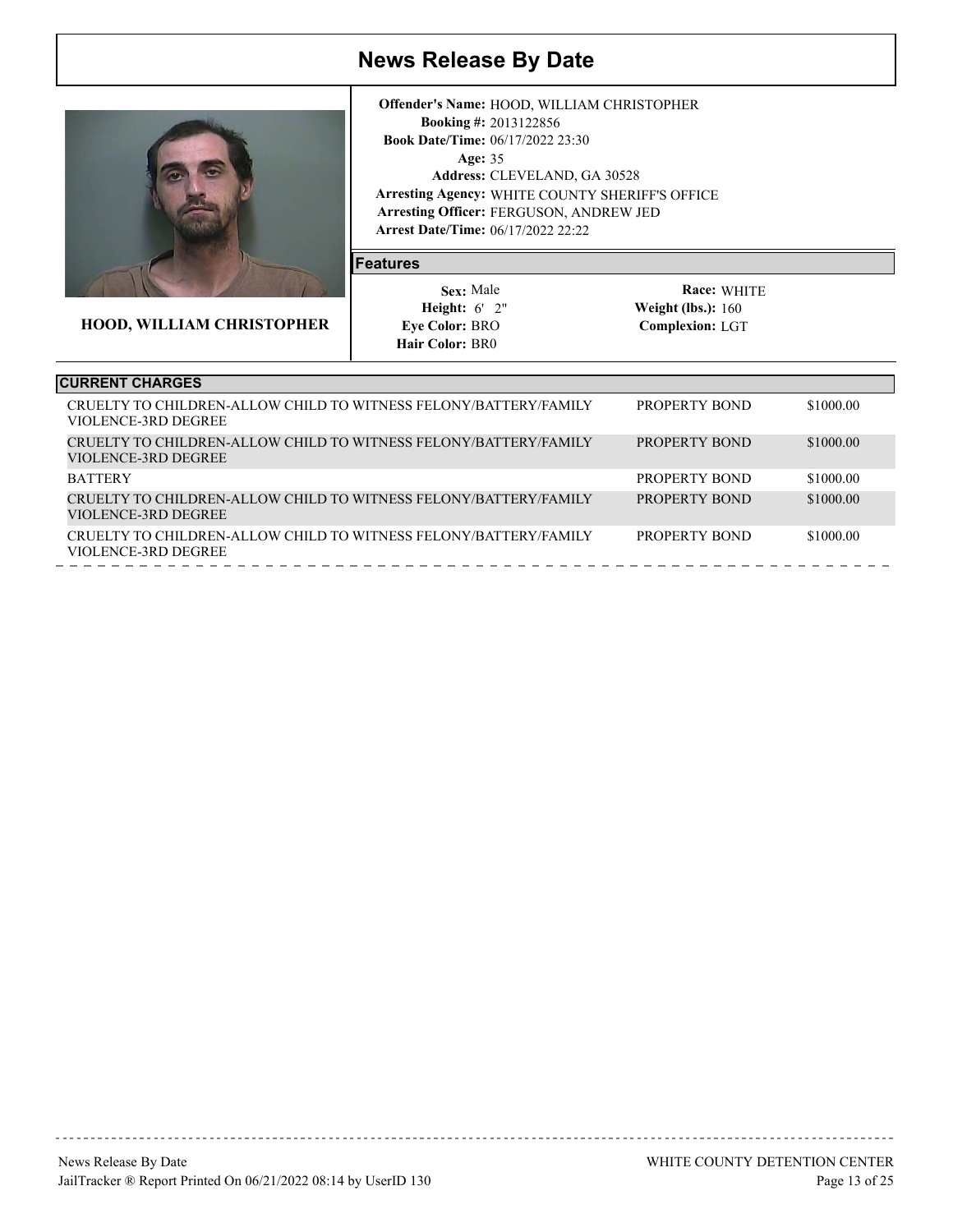

**LEWIS, DAWN SHEREE**

**Arrest Date/Time:** 06/15/2022 20:00 Age: 39 **Arresting Agency:** WHITE COUNTY SHERIFF'S OFFICE Arresting Officer: ACHUFF, TYLER NICHOLAS 2013122852 **Booking #:** 06/16/2022 03:05 **Book Date/Time:** CLEVELAND, GA 30528 **Address: Offender's Name:** LEWIS, DAWN SHEREE

#### **Features**

 5' 4" **Height: Weight (lbs.):** Sex: Female **Eye Color: BRO Hair Color: BR0** 

WHITE **Race: Complexion:** MED Weight (lbs.): 135

#### **CURRENT CHARGES**

FORGERY - 4TH DEGREE (MISDEMEANOR) BONDING COMPANY \$1000.00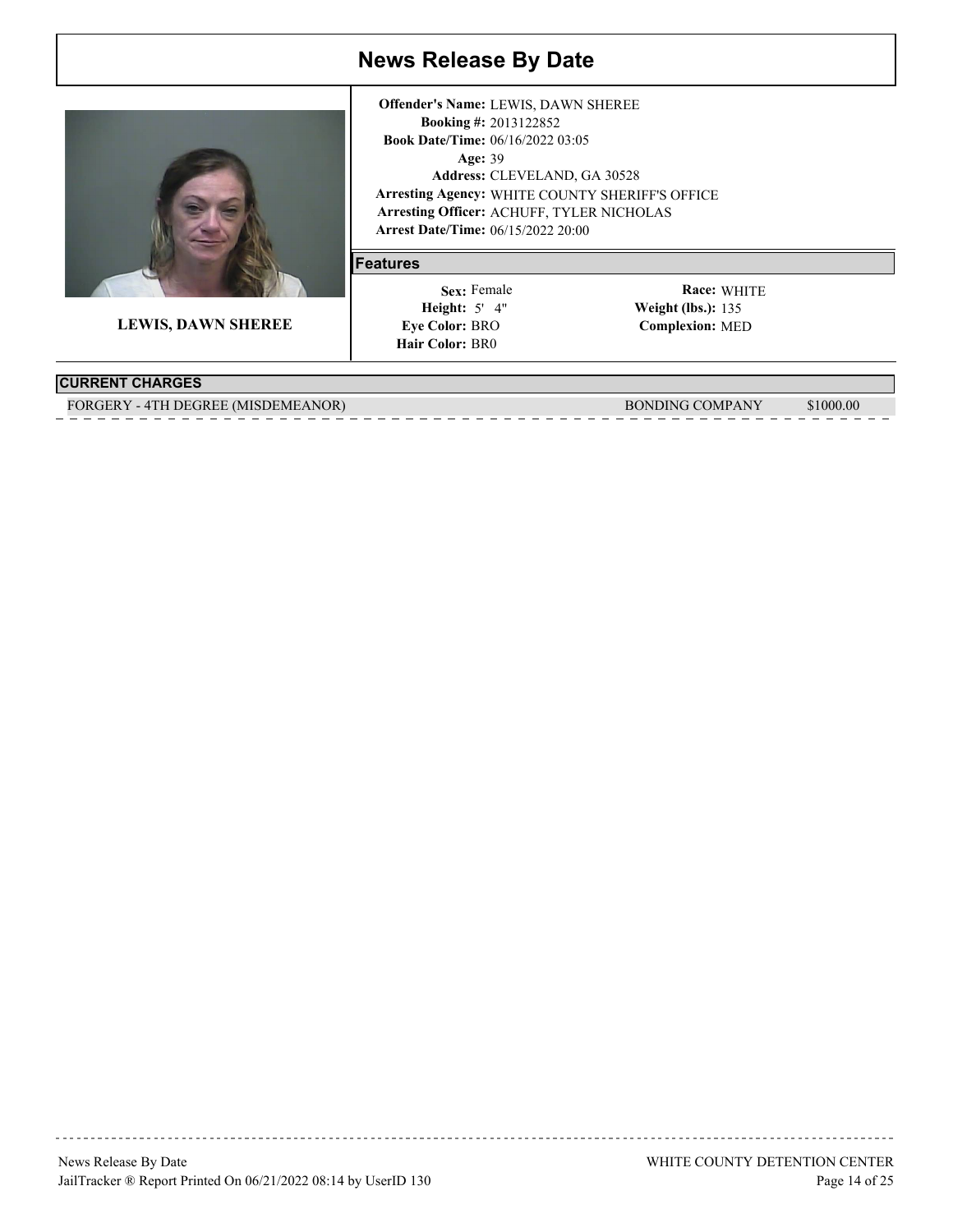

**MCCAIN, TAMMY LOUISE**

**Arrest Date/Time:** 06/20/2022 02:53 Age: 38 **Arresting Agency:** WHITE COUNTY SHERIFF'S OFFICE Arresting Officer: LECOMPTE, DOUGLAS 2013122866 **Booking #:** Book Date/Time: 06/20/2022 04:22 CLEVELAND, GA 30523 **Address: Offender's Name:** MCCAIN, TAMMY LOUISE

#### **Features**

 5' 3" **Height: Weight (lbs.):** Sex: Female **Eye Color: BLU Hair Color: BR0** 

WHITE **Race: Complexion:** LGT Weight (lbs.):  $120$ 

#### **CURRENT CHARGES**

DUI - DRIVING UNDER THE INFLUENCE OF DRUGS CASH BOND \$1000.00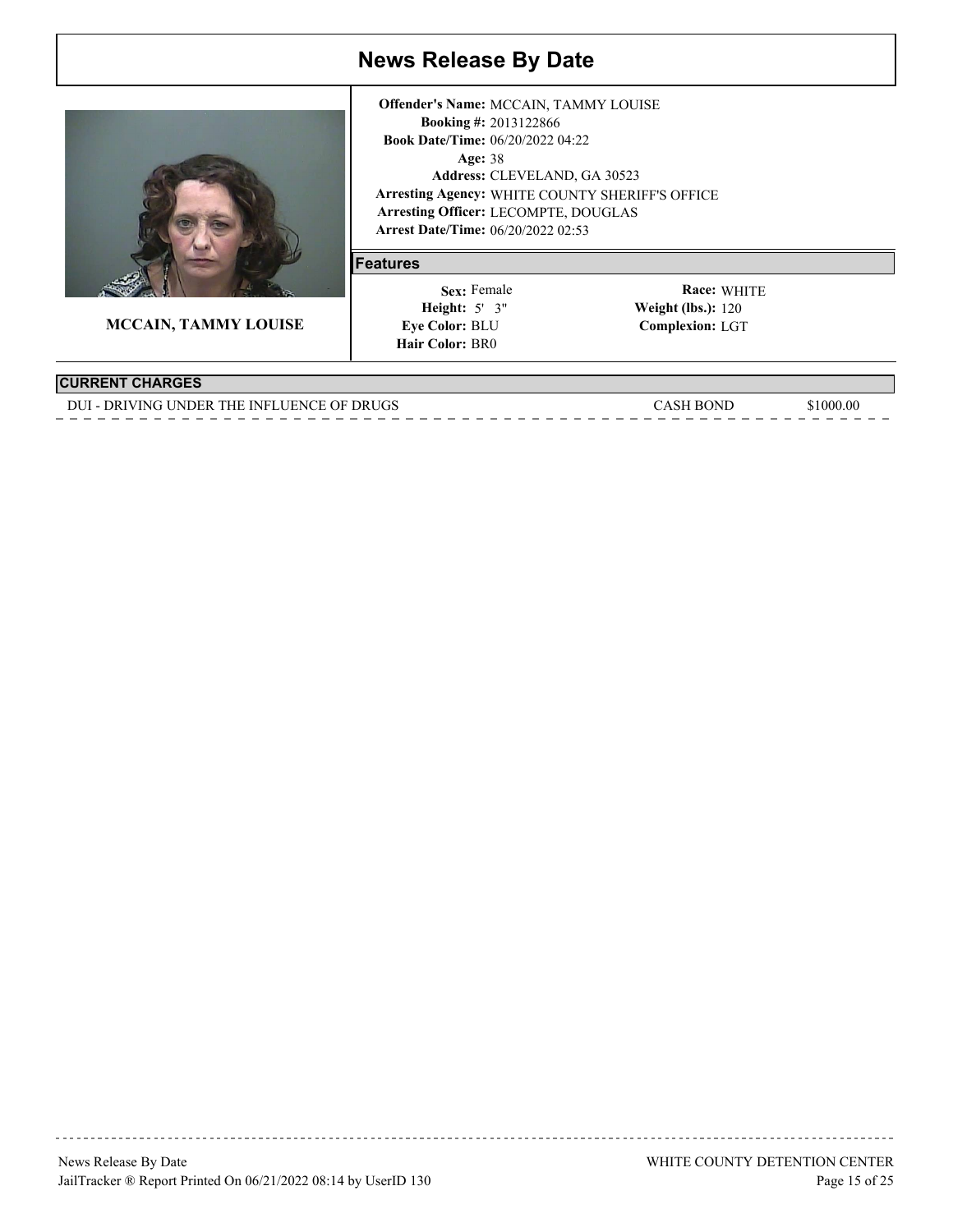

**PAZO MUNIZ, ALVIN EMRLIO**

**Arrest Date/Time:** 06/19/2022 01:04 Age: 24 **Arresting Agency:** WHITE COUNTY SHERIFF'S OFFICE Arresting Officer: LECOMPTE, DOUGLAS 2013122863 **Booking #:** 06/19/2022 09:08 **Book Date/Time:** CLEVELAND, GA 30528 **Address: Offender's Name:** PAZO MUNIZ, ALVIN EMRLIO

#### **Features**

 5' 6" **Height: Weight (lbs.):** Sex: Male **Eye Color: BRO Hair Color: BLK** 

Race: **HISPANIC Complexion:** LGT **Weight (lbs.): 230** 

| <b>CURRENT CHARGES</b>                       |                 |           |
|----------------------------------------------|-----------------|-----------|
| <b>Expired Tag</b>                           | BONDING COMPANY | \$500.00  |
| Failure to Maintain Lane                     | BONDING COMPANY | \$500.00  |
| <b>Too Fast For Conditions</b>               | BONDING COMPANY | \$500.00  |
| DUI - DRIVING UNDER THE INFLUENCE OF ALCOHOL | BONDING COMPANY | \$1000.00 |
|                                              |                 |           |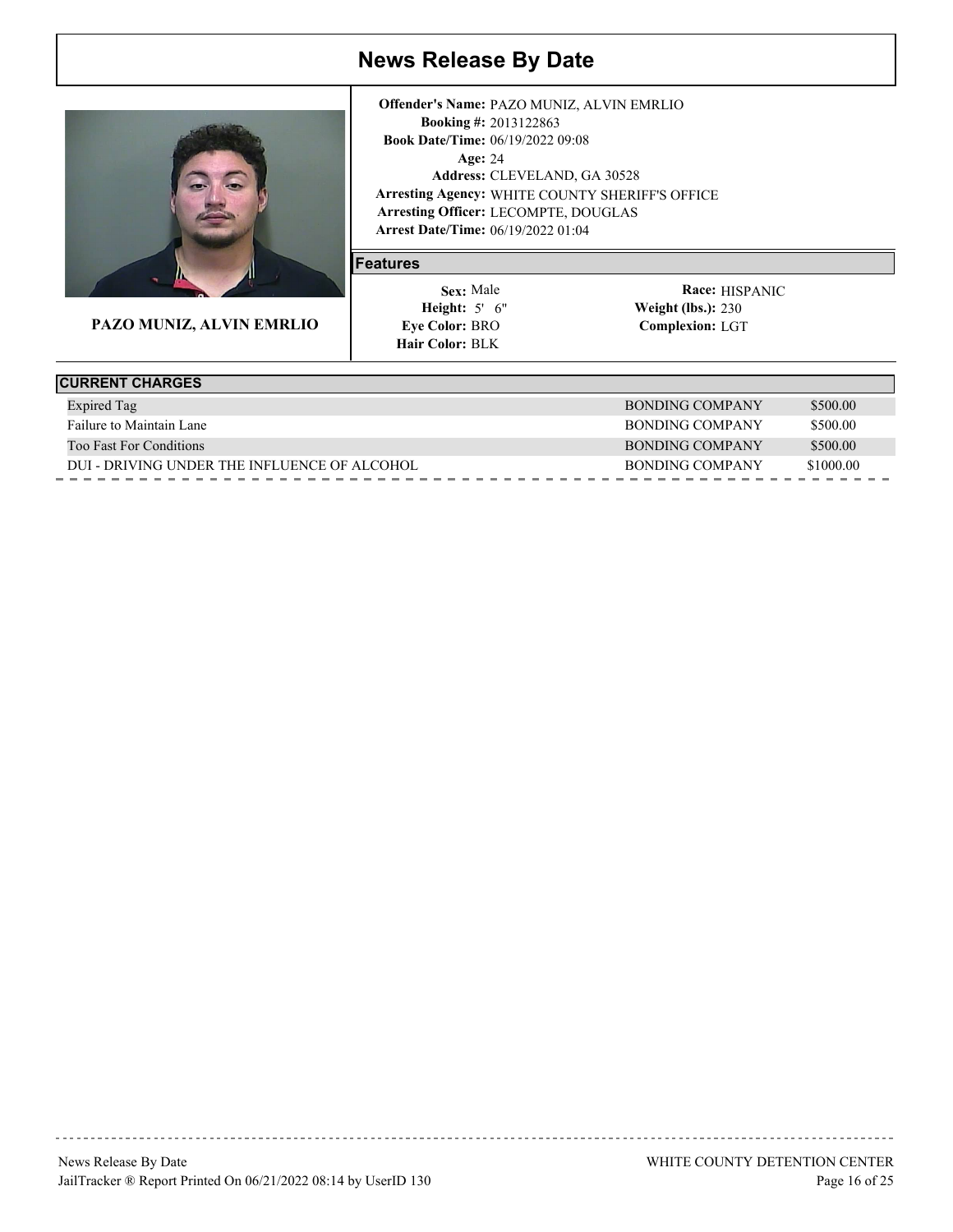

**RAY, TINA MARIE**

**Arrest Date/Time:** 06/16/2022 09:00 Age: 38 **Arresting Agency:** WHITE COUNTY SHERIFF'S OFFICE Arresting Officer: WYATT, JUSTIN 2013122853 **Booking #:** 06/16/2022 13:37 **Book Date/Time:** CLEVELAND, GA 30528 **Address: Offender's Name:** RAY, TINA MARIE

#### **Features**

 5' 7" **Height: Weight (lbs.):** Sex: Female **Eye Color: BLU Hair Color: BLN** 

WHITE **Race: Complexion:** FAR Weight (lbs.): 160

### **CURRENT CHARGES**

| POSSESSION OF A SCHEDULE II CONTROLLED SUBSTANCE | BONDING COMPANY | 2500.00   |
|--------------------------------------------------|-----------------|-----------|
| POSSESSION AND USE OF DRUG RELATED OBJECTS       | BONDING COMPANY | \$1000.00 |
|                                                  |                 |           |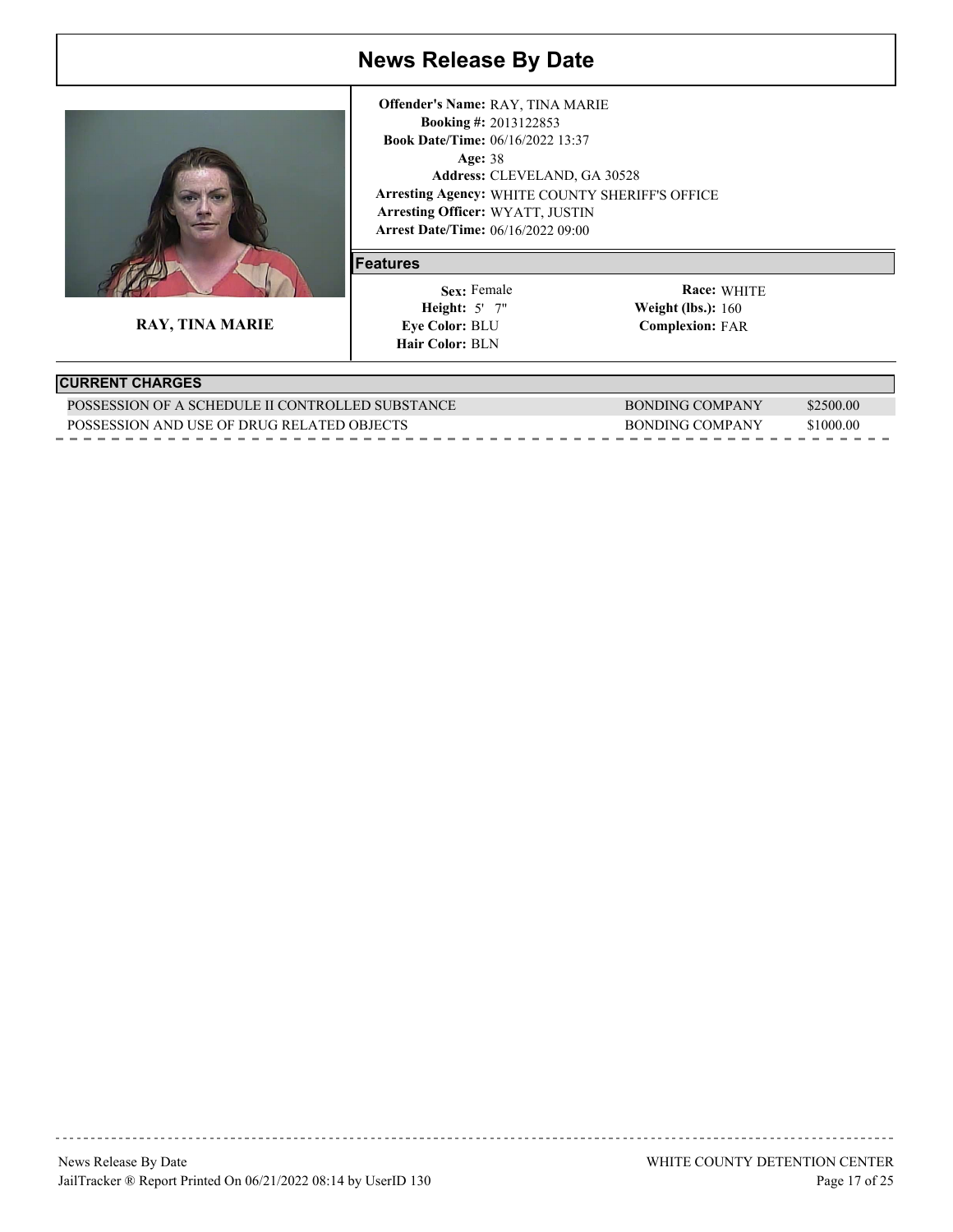

**ROBERTS, JOSHUA COLEMAN**

**Arrest Date/Time:** 06/14/2022 00:00 Age: 39 **Arresting Agency:** HELEN POLICE Arresting Officer: RUTLEDGE 2013122846 **Booking #:** 06/14/2022 20:28 **Book Date/Time:** CLEVELAND, GA 30528 **Address: Offender's Name:** ROBERTS, JOSHUA COLEMAN

#### **Features**

 6' 0" **Height: Weight (lbs.):** Sex: Male **Eye Color: BLU Hair Color: BLK** 

WHITE **Race: Complexion:** FAR Weight (lbs.): 185

### **CURRENT CHARGES**

| FAILURE TO APPEAR FOR FINGERPRINTABLE CHARGE(BOND SURRENDER) | BOND SET    | \$1000.00 |
|--------------------------------------------------------------|-------------|-----------|
| <b>FAILURE TO APPEAR FOR FINGERPRINTABLE CHARGE-FELONY</b>   | NO BOND SET | \$0.00    |
|                                                              |             |           |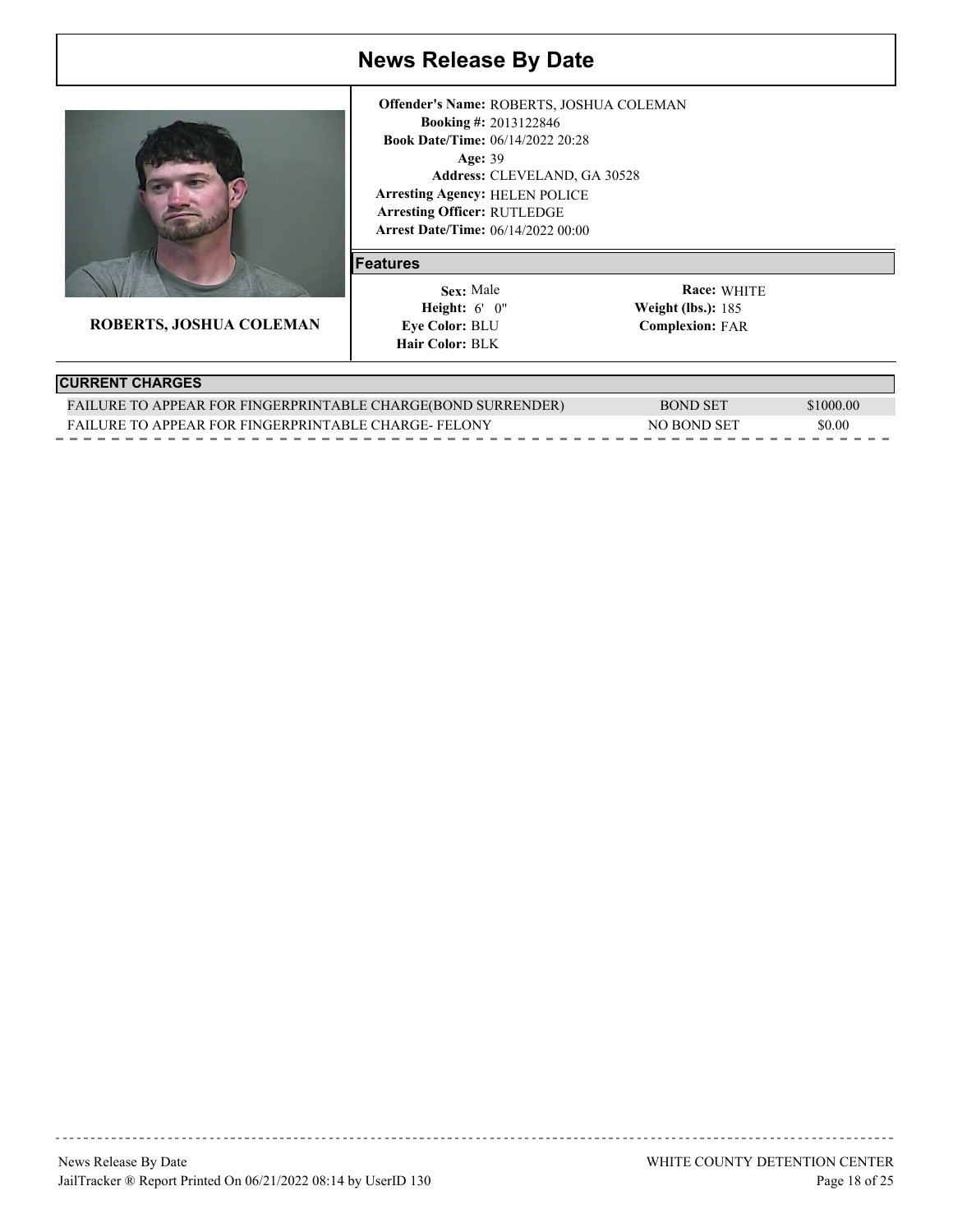

**STAPLES, CHARLES SHANNON**

**Arrest Date/Time:** 06/18/2022 00:00 Age: 56 **Arresting Agency:** HELEN POLICE Arresting Officer: WOOD 2013122859 **Booking #:** 06/18/2022 18:29 **Book Date/Time:** PENDERGRASS, GA 30567 **Address: Offender's Name:** STAPLES, CHARLES SHANNON

#### **Features**

 6' 0" **Height: Weight (lbs.):** Sex: Male **Eye Color: BLU Hair Color: GRY** 

WHITE **Race: Complexion:** LGT Weight (lbs.):  $150$ 

#### **CURRENT CHARGES**

CRUELTY TO CHILDREN-ALLOW CHILD TO WITNESS FELONY/BATTERY/FAMILY VIOLENCE-3RD DEGREE BONDING COMPANY \$2500.00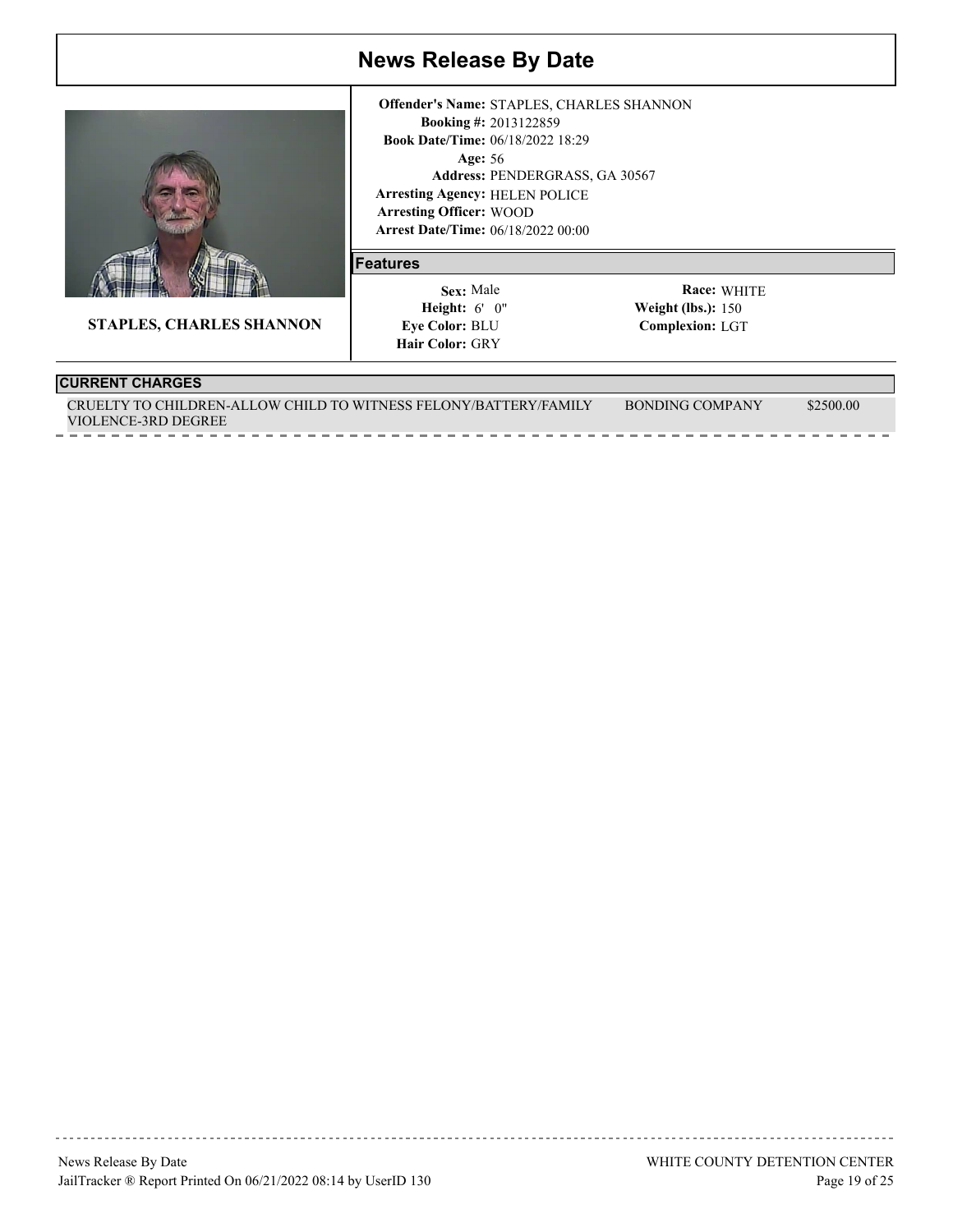

**TERRELL, DAVID NATHANIEL**

|                                           | <b>Offender's Name: TERRELL, DAVID NATHANIEL</b> |
|-------------------------------------------|--------------------------------------------------|
|                                           | <b>Booking #: 2013122867</b>                     |
| <b>Book Date/Time: 06/20/2022 08:02</b>   |                                                  |
| Age: $30$                                 |                                                  |
|                                           | Address: BOWERSVILLE, GA 30516                   |
|                                           | Arresting Agency: OTHER LAW ENFORCEMENT AGENCY   |
| <b>Arresting Officer: HART CO</b>         |                                                  |
| <b>Arrest Date/Time: 06/20/2022 02:00</b> |                                                  |

### **Features**

 6' 3" **Height: Weight (lbs.):** Sex: Male **Eye Color: BLU Hair Color: BR0** 

WHITE **Race: Complexion:** LGT Weight (lbs.): 156

**CURRENT CHARGES** HOLD FOR HART CO SOLUTION AND THE SOLUTION OF THE SOLUTION OF THE SOLUTION OF THE SOLUTION OF THE SOLUTION OF THE SOLUTION OF THE SOLUTION OF THE SOLUTION OF THE SOLUTION OF THE SOLUTION OF THE SOLUTION OF THE SOLUTION OF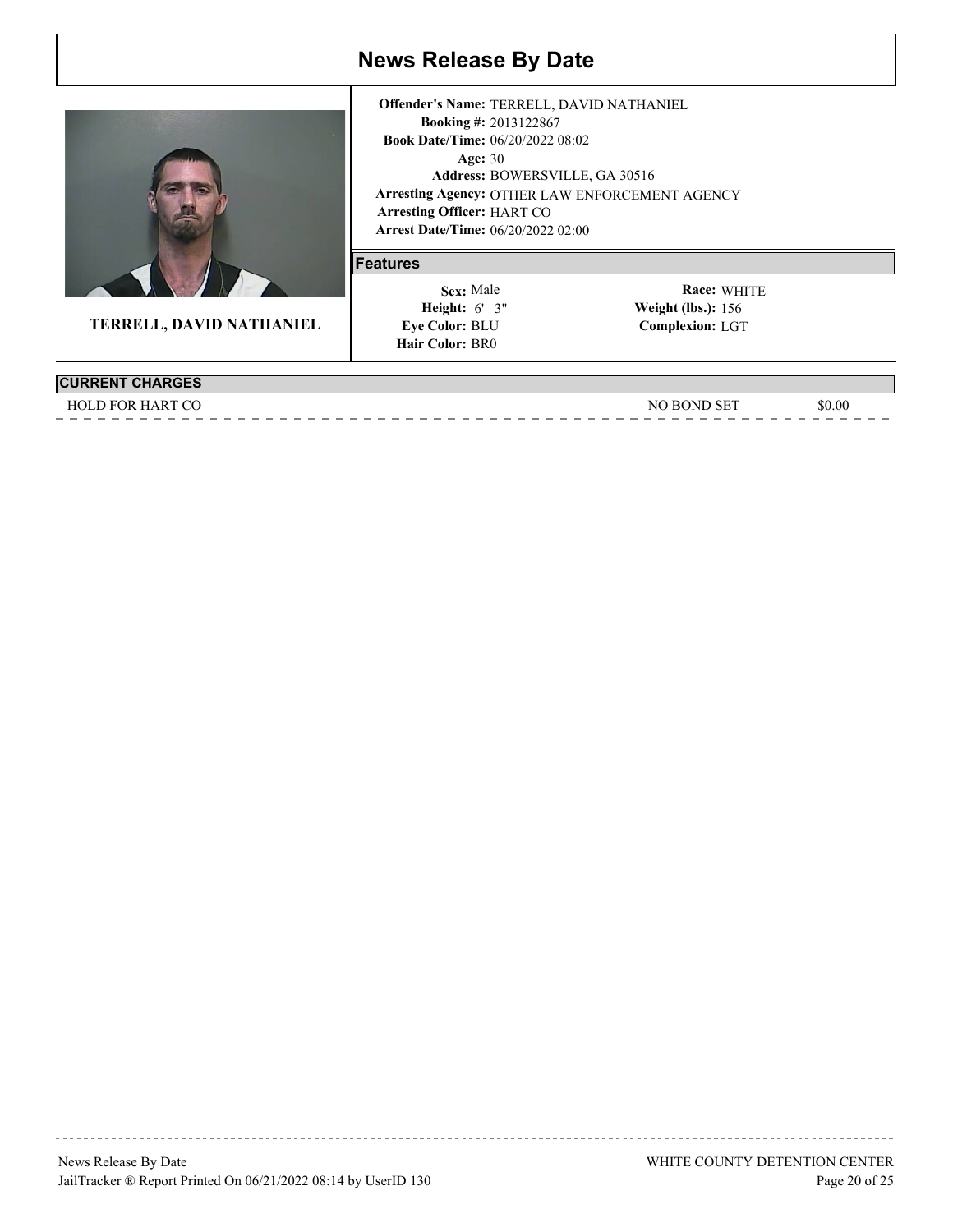

**WENDT, CRYSTAL IVEY**

**Arrest Date/Time:** 06/20/2022 00:30 Age: 33 **Arresting Agency:** WHITE COUNTY SHERIFF'S OFFICE Arresting Officer: LECOMPTE, DOUGLAS 2013122865 **Booking #:** 06/20/2022 03:15 **Book Date/Time:** CLEVELAND, GA 30528 **Address: Offender's Name:** WENDT, CRYSTAL IVEY

#### **Features**

 5' 6" **Height: Weight (lbs.):** Sex: Female **Eye Color: BLU Hair Color: BR0** 

| <b>CURRENT CHARGES</b>                                                |                 |           |
|-----------------------------------------------------------------------|-----------------|-----------|
| Failure to Register Vehicle                                           | BONDING COMPANY | \$500.00  |
| Operating a Vehicle Without Insurance                                 | BONDING COMPANY | \$1000.00 |
| HIT AND RUN; DUTY OF DRIVER TO STOP AT OR RETURN TO SCENE OF ACCIDENT | BONDING COMPANY | \$1000.00 |
| DRIVING WHILE LICENSE SUSPENDED OR REVOKED (MISDEMEANOR)              | BONDING COMPANY | \$1000.00 |
|                                                                       |                 |           |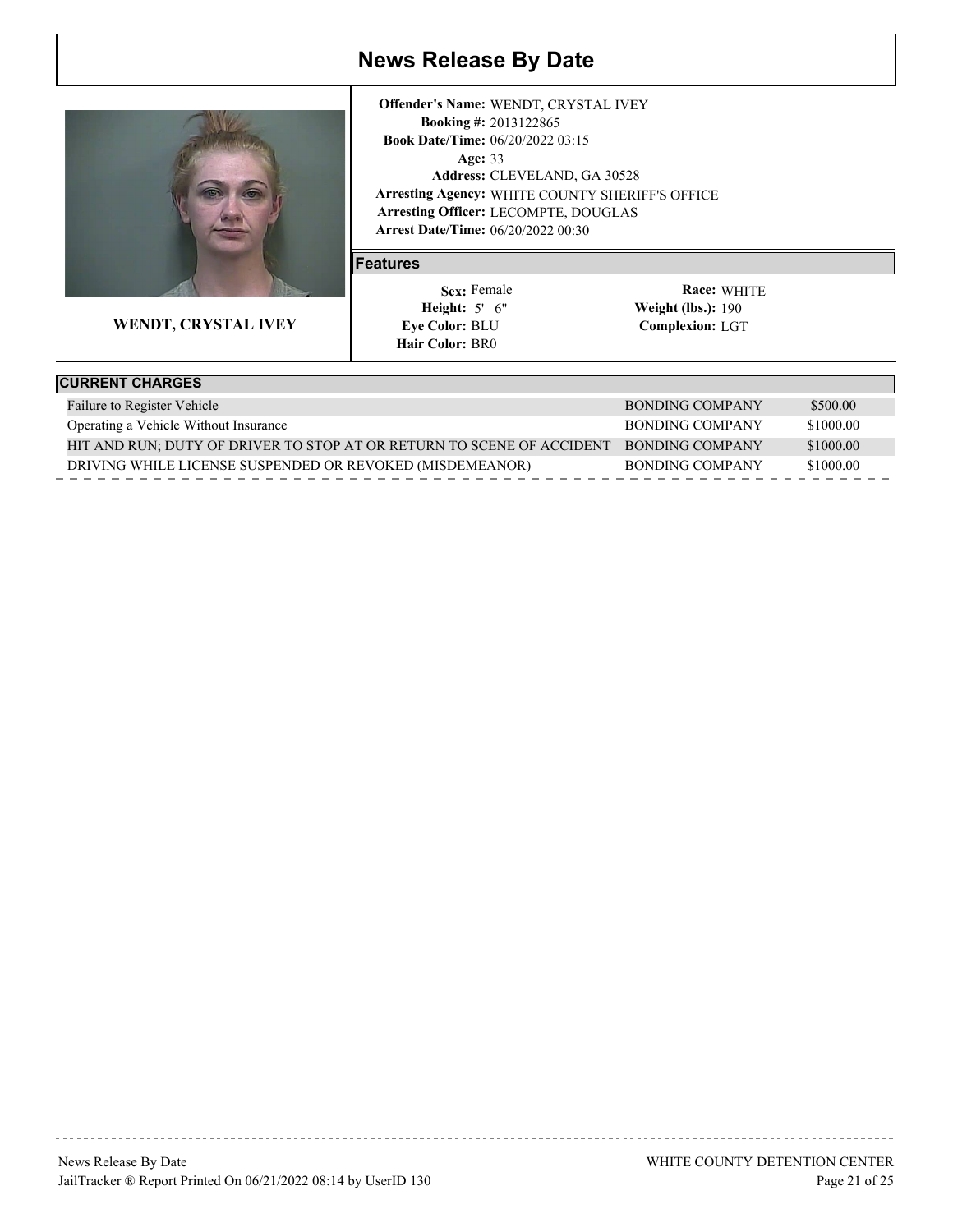

**WEST, KIMBERLY DIANNE**

**Arrest Date/Time:** 06/19/2022 00:00 Age: 48 **Arresting Agency:** HELEN POLICE Arresting Officer: BRYSON 2013122860 **Booking #:** 06/19/2022 01:28 **Book Date/Time:** LAWRENCEVILLE, GA 30046 **Address: Offender's Name:** WEST, KIMBERLY DIANNE

#### **Features**

 5' 3" **Height: Weight (lbs.):** Sex: Female **Eye Color: BRO Hair Color: BR0** 

| <b>CURRENT CHARGES</b> |                       |        |
|------------------------|-----------------------|--------|
| <b>HOLD FOR HELEN</b>  | <b>BOND SET</b><br>NG | \$0.00 |
|                        |                       |        |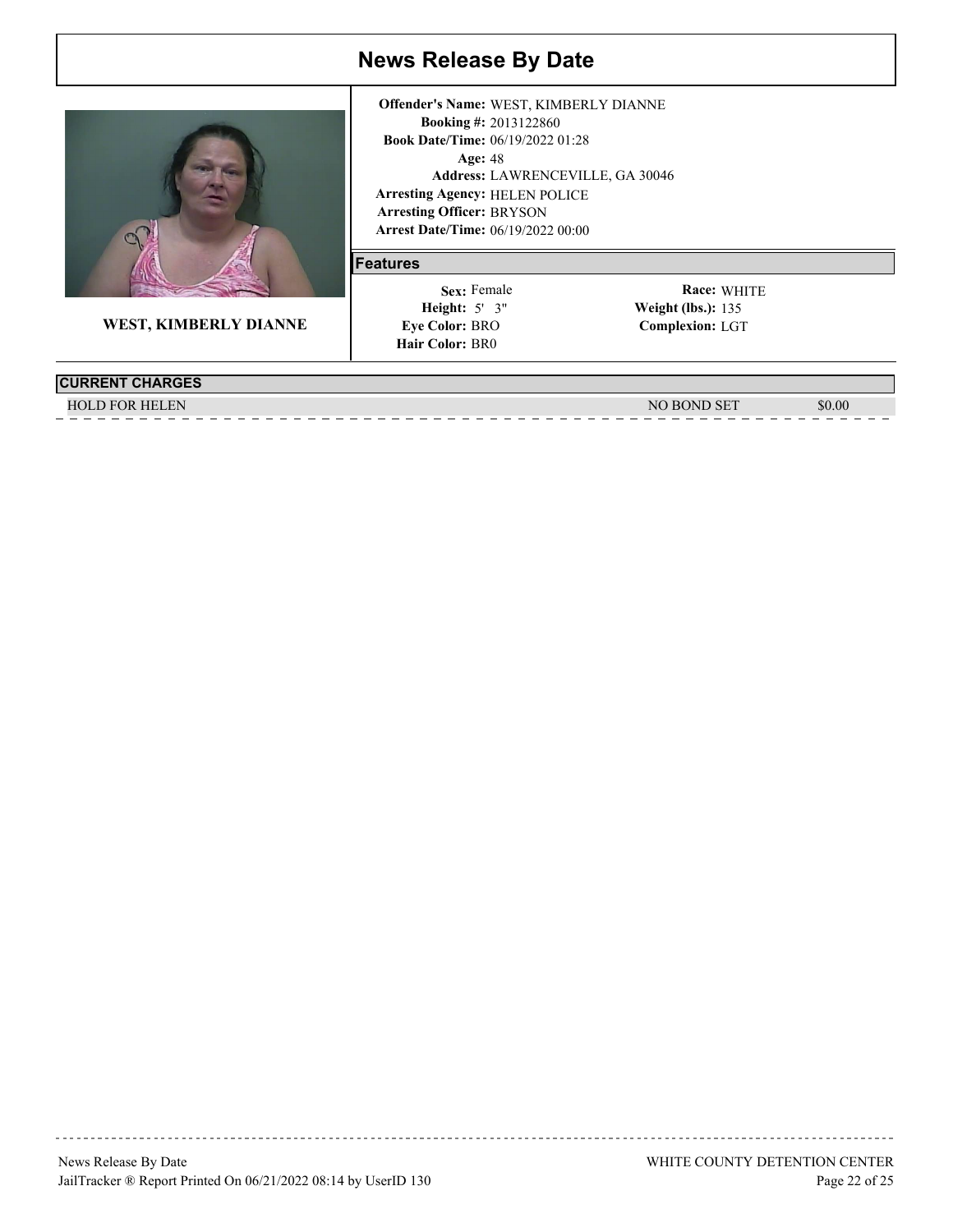

**WEST, SCOTTIE DUPREE**

**Arrest Date/Time:** 06/15/2022 08:30 Age: 48 **Arresting Agency:** WHITE COUNTY SHERIFF'S OFFICE Arresting Officer: CARTER, JOHN 2013122850 **Booking #: Book Date/Time: 06/15/2022 09:41** CLEVELAND, GA 30528 **Address: Offender's Name:** WEST, SCOTTIE DUPREE

#### **Features**

 5' 10" **Height: Weight (lbs.):** Sex: Male **Eye Color: BLU Hair Color: BR0** 

| <b>CURRENT CHARGES</b>                                                                               |                 |           |  |
|------------------------------------------------------------------------------------------------------|-----------------|-----------|--|
| ACQUIRING LICENSE PLATE FOR PURPOSE OF CONCEALING IDENTIFICATION OF<br>MOTOR VEHICLE(BOND SURRENDER) | <b>BOND SET</b> | \$500.00  |  |
| Driving While License Suspended (Motor Vehicle Safety Responsibility Act(BOND)<br>SURRENDER))        | <b>BOND SET</b> | \$1000.00 |  |
| Driving While License Suspended (Motor Vehicle Safety Responsibility Act) (BOND<br>SURRENDER)        | <b>BOND SET</b> | \$1000.00 |  |
| Driving While License Suspended (Motor Vehicle Safety Responsibility Act) (BOND<br><b>SURRENDER)</b> | <b>BOND SET</b> | \$1000.00 |  |
| DRIVING WITHOUT A VALID LICENSE(BOND SURRENDER)                                                      | <b>BOND SET</b> | \$500.00  |  |
| FLEEING OR ATTEMPTING TO ELUDE A POLICE OFFICER(BOND SURRENDER)                                      | <b>BOND SET</b> | \$1000.00 |  |
| Improper Display of License Plates (BOND SURRENDER)                                                  | <b>BOND SET</b> | \$500.00  |  |
| Operating a Vehicle Without Insurance (BOND SURRENDER)                                               | <b>BOND SET</b> | \$500.00  |  |
| Operation of Unregistered Vehicle(BOND SURRENDER)                                                    | <b>BOND SET</b> | \$500.00  |  |
| SECURING LOADS ON VEHICLES (BOND SURRENDER)                                                          | <b>BOND SET</b> | \$1000.00 |  |
| <b>FAILURE TO APPEAR FOR FINGERPRINTABLE CHARGE-MISDEMEANOR</b>                                      | <b>BOND SET</b> | \$7000.00 |  |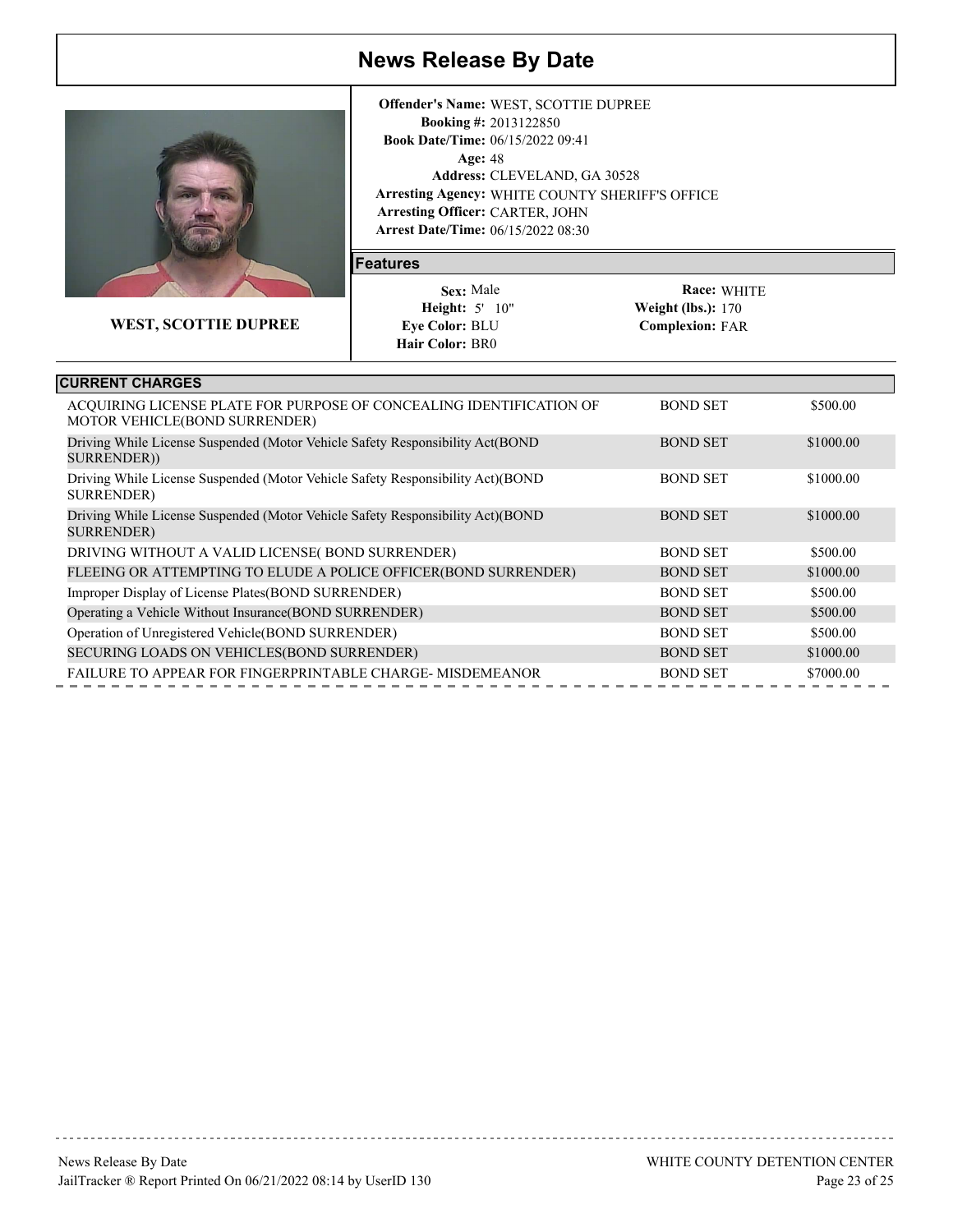

**WILDER, DEVIN GAGE**

**Arrest Date/Time:** 06/15/2022 14:08 Age: 23 **Arresting Agency:** WHITE COUNTY SHERIFF'S OFFICE Arresting Officer: CARTER, JOHN 2013122851 **Booking #:** 06/15/2022 14:48 **Book Date/Time:** Address: SAUTEE, GA 30571 **Offender's Name:** WILDER, DEVIN GAGE

#### **Features**

 6' 0" **Height: Weight (lbs.):** Sex: Male **Eye Color: HAZ Hair Color: BR0** 

| <b>CURRENT CHARGES</b>                                                                      |                 |           |
|---------------------------------------------------------------------------------------------|-----------------|-----------|
| POSSESSION OF METHAMPHETAMINE                                                               | BONDING COMPANY | \$5000.00 |
| POSSESSION AND USE OF DRUG RELATED OBJECTS                                                  | BONDING COMPANY | \$1000.00 |
| PROBATION VIOLATION (WHEN PROBATION TERMS ARE ALTERED) FOR<br>FINGERPRINTABLE CHARGE-FELONY | NO BOND SET     | \$0.00    |
|                                                                                             |                 |           |